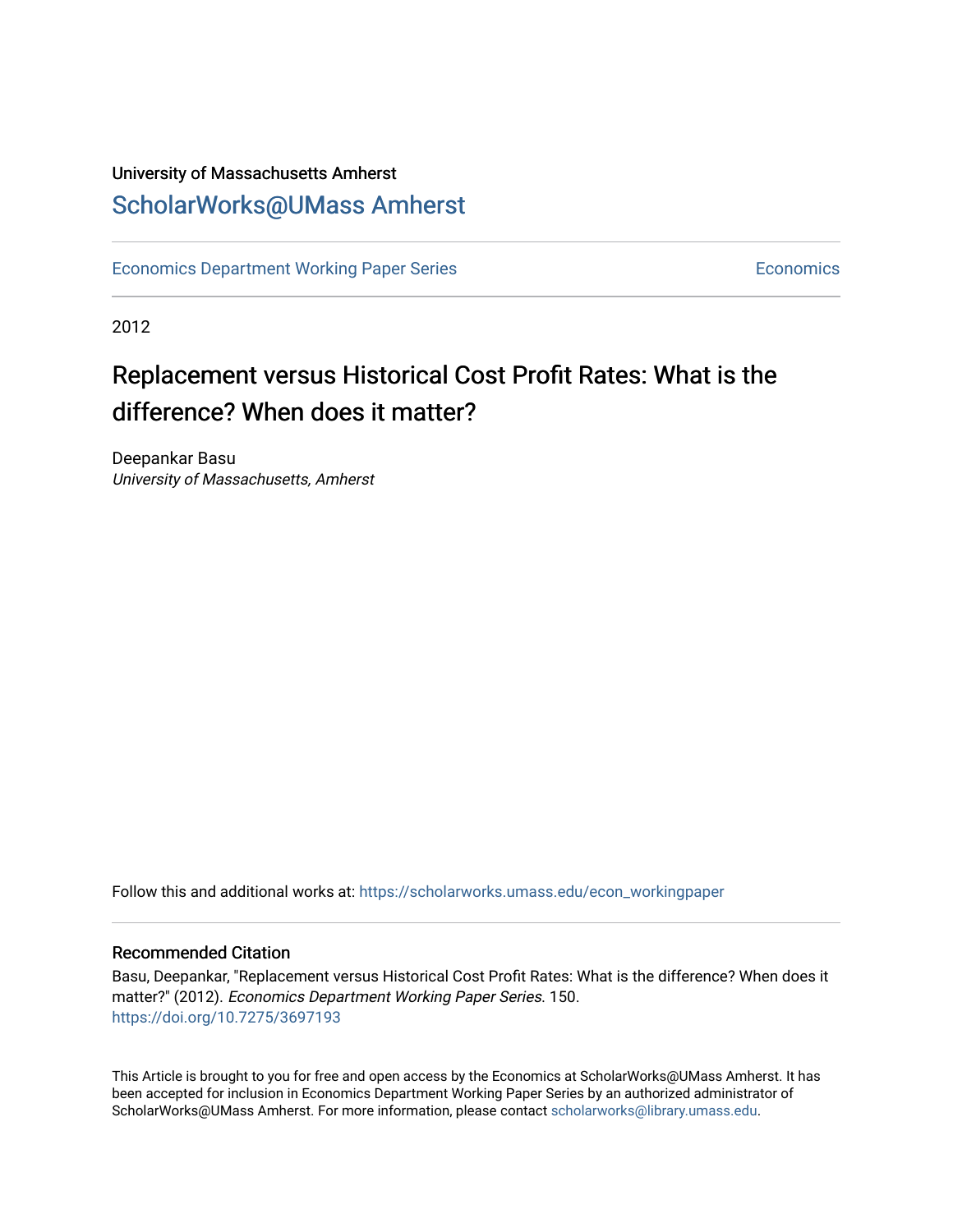# **DEPARTMENT OF ECONOMICS**

## **Working Paper**

## **Replacement versus Historical Cost Profit Rates: What is the difference? When does it matter?**

By

Deepankar Basu

Working Paper 2012-11



## **UNIVERSITY OF MASSACHUSETTS AMHERST**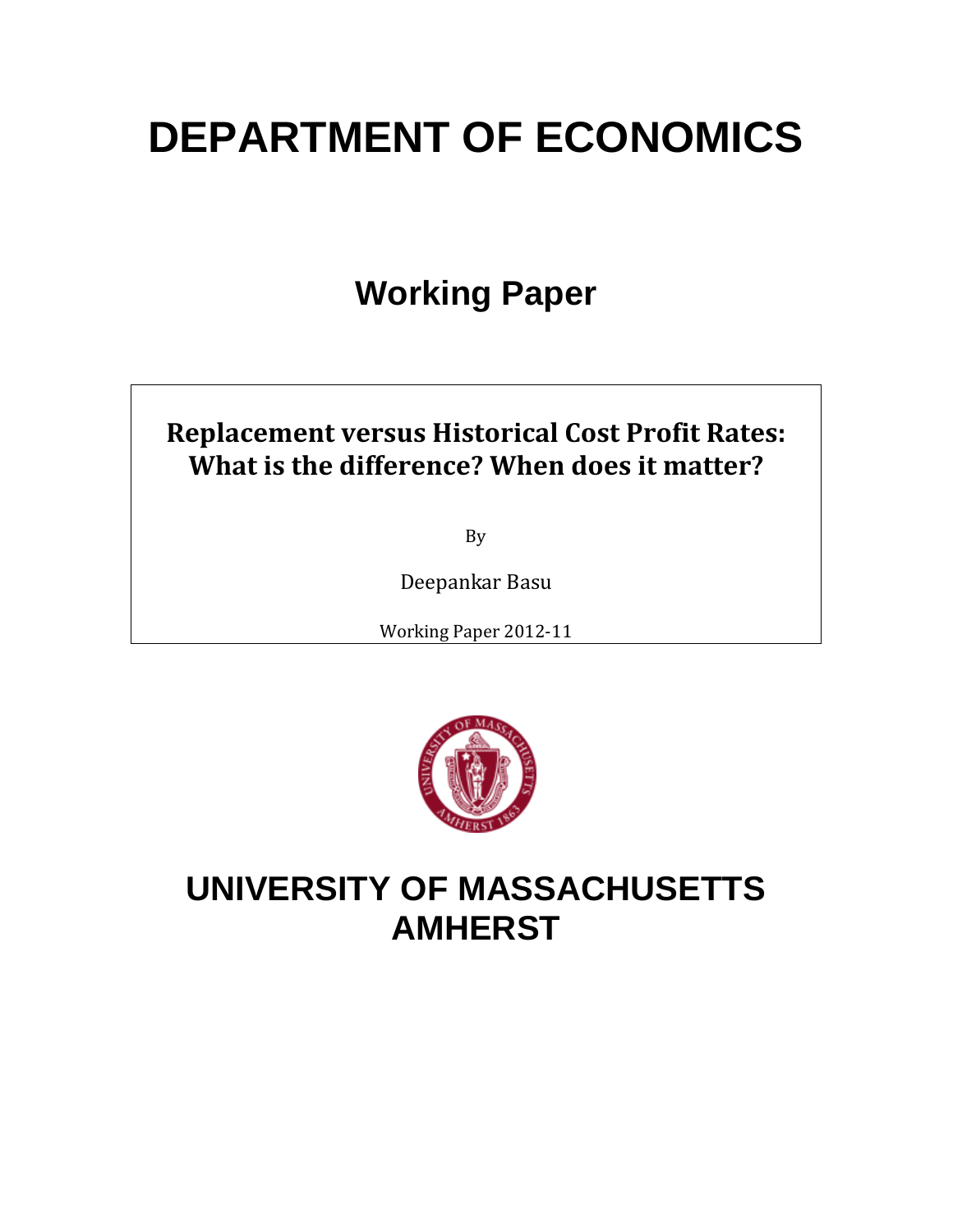## Replacement versus Historical Cost Profit Rates: What is the difference? When does it matter?

Deepankar Basu<sup>∗</sup>

October 10, 2012

#### Abstract

This paper explains the BEA methodology for computing historical cost and replacement cost measures of the net stock of capital in the U.S. economy. It is demonstrated that there exists a threshold rate of inflation in the price of capital goods that keeps the percentage difference between the two capital stock measures constant. Hence, over periods when average inflation in the price index for capital goods is equal to the threshold value, historical cost and replacement cost profit rates would show equal percentage changes; an example of such a period for the U.S economy is the whole postwar period 1946–2010. Moreover, trends in both replacement cost and historical cost profit rates display very similar movements over long periods, making the choice of capital stock valuation irrelevant for empirical analysis of profitability trends. Keywords: replacement cost, historical cost, capital stock, profitability trends. JEL Codes: E01, B51.

### 1 Introduction

The Marxian tradition of political economy understands capitalism as a system driven by the needs of capital accumulation. Since profitability is the primary driver of capital accumulation, the aggregate profit rate is one of the most important variables for Marxian political economic analysis. Thus, Marxist economists pay close attention to movements in profitability to explain key macroeconomic events, including periods of structural crises, in capitalist economies.

Both because it is the leading capitalist-imperialist nation and because of easy availability of reliable macroeconomic data, numerous Marxist scholars have studied profitability trends for the

<sup>∗</sup>Department of Economics, University of Massachusetts, 1012 Thompson Hall, Amherst, MA 01003, email: dbasu@econs.umass.edu. This paper emerged out of discussions with Duncan Foley and Fred Moseley on a companion paper on profitability trends in the US economy and its relation to understandings of the current crisis that I have co-authored with Ramaa Vasudevan. I would like to thank two anonymous referees of this journal for very useful comments. The usual disclaimers apply.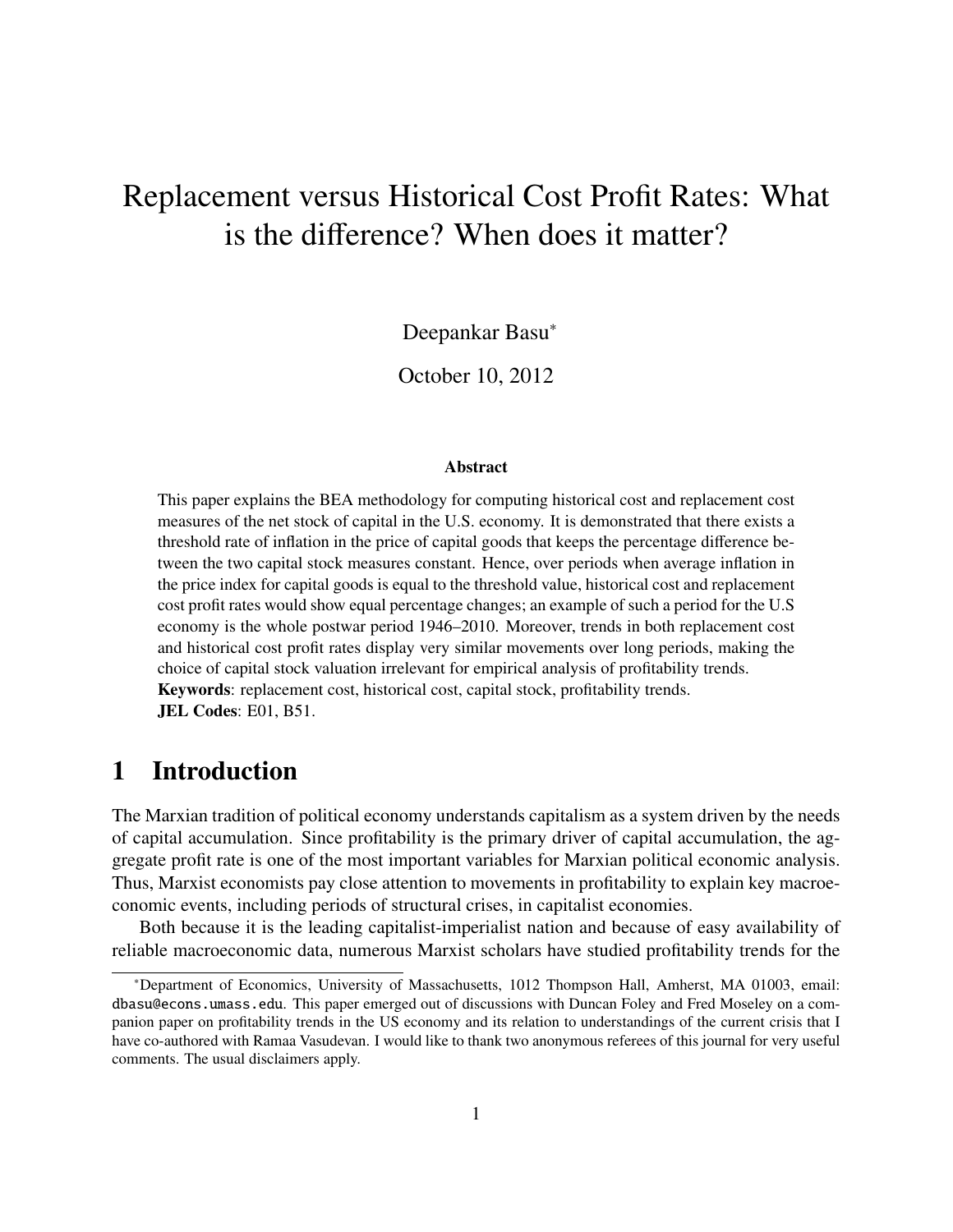postwar U.S. economy. A fault line that runs through this literature on profitability trends in the postwar U.S. economy is between adherents of the temporal single system interpretation (TSSI) of Marx's value theory and the rest of Marxist scholars. For the former, the aggregate profit rate has trended downwards over the whole postwar period (Kliman, 2011); for the latter, the period since the early 1980s was a period of rising or stagnant profitability (for e.g., see Duménil and Lévy (2011)).

The difference in the reading of profitability trends between the TSSI school and the rest of Marxist scholars hinges on different measures of capital stock that they respectively use. While the TSSI scholars use the historical cost (HC) valuation of capital stock, most other Marxist scholars use the replacement cost (RC) valuation of capital stock. This paper explains the differences in these alternative valuation methodologies and draws out the implications of the alternative valuation methodologies for profitability analysis.

To get the discussion started, let us recall that the profit rate is defined within Marxian political economy as the ratio of the flow of profit income (over a period) and the stock of capital advanced (or tied up) to generate that profit income. At the aggregate level, the stock of capital advanced includes productive capital (unused raw materials, unfinished commodities, undepreciated fixed assets, and unused labour power), commercial capital (the inventory of finished products) and financial capital (the stock of financial assets) of all the capitalist enterprises. Since data on commercial and financial capital is relatively more difficult to come by, most researchers focus their attention on productive capital. But data on some components of productive capital like inventories unfinished goods, unused raw materials and unused labour power, are also difficult to get. Hence, most researchers end up using a subset of the stock of productive capital, namely the stock of undepreciated fixed assets, as a measure of the "stock of capital advanced".

There are two different ways to measure the stock of undepreciated fixed assets: (a) as the *historical cost* value of the stock of fixed assets, i.e., valuing elements of the fixed capital stock at the prices at which they were originally purchased, and (b) as the *replacement (or current) cost* value of the stock of fixed assets, i.e., valuing elements of the fixed capital stock at prices at which they could be purchased in the market in the current period. As I have already pointed out, economists close to the temporal single system interpretation (TSSI) of Marx's value theory use historical cost valuation (e.g., Kliman (2011)), and most other Marxist economists use replacement cost valuation of the capital stock (e.g., Moseley (1992); Kotz (2009); Shaikh (2010); Duménil and Lévy  $(2011)$ ).

When studying the U.S economy, both groups of economists use data on fixed assets from the Bureau of Economic Analysis (BEA) of the U.S. Department of Commerce, one group using the historical cost series and the other using the replacement (or current) cost series. This paper explains the differences in these two valuation methodologies adopted by the BEA.

Analyzing the relationship between the two valuation methodologies in the context of profitability trends, this paper argues that it is possible to define a "threshold" value of the rate of inflation in the price of fixed assets that keeps the percentage difference between replacement cost (RC) and historical cost (HC) values of fixed assets, constant over time. When average inflation in the price of fixed assets is above the threshold, (RC-HC)/HC tends to become larger over time; when average inflation in the price of fixed assets is below the threshold, (RC-HC)/HC becomes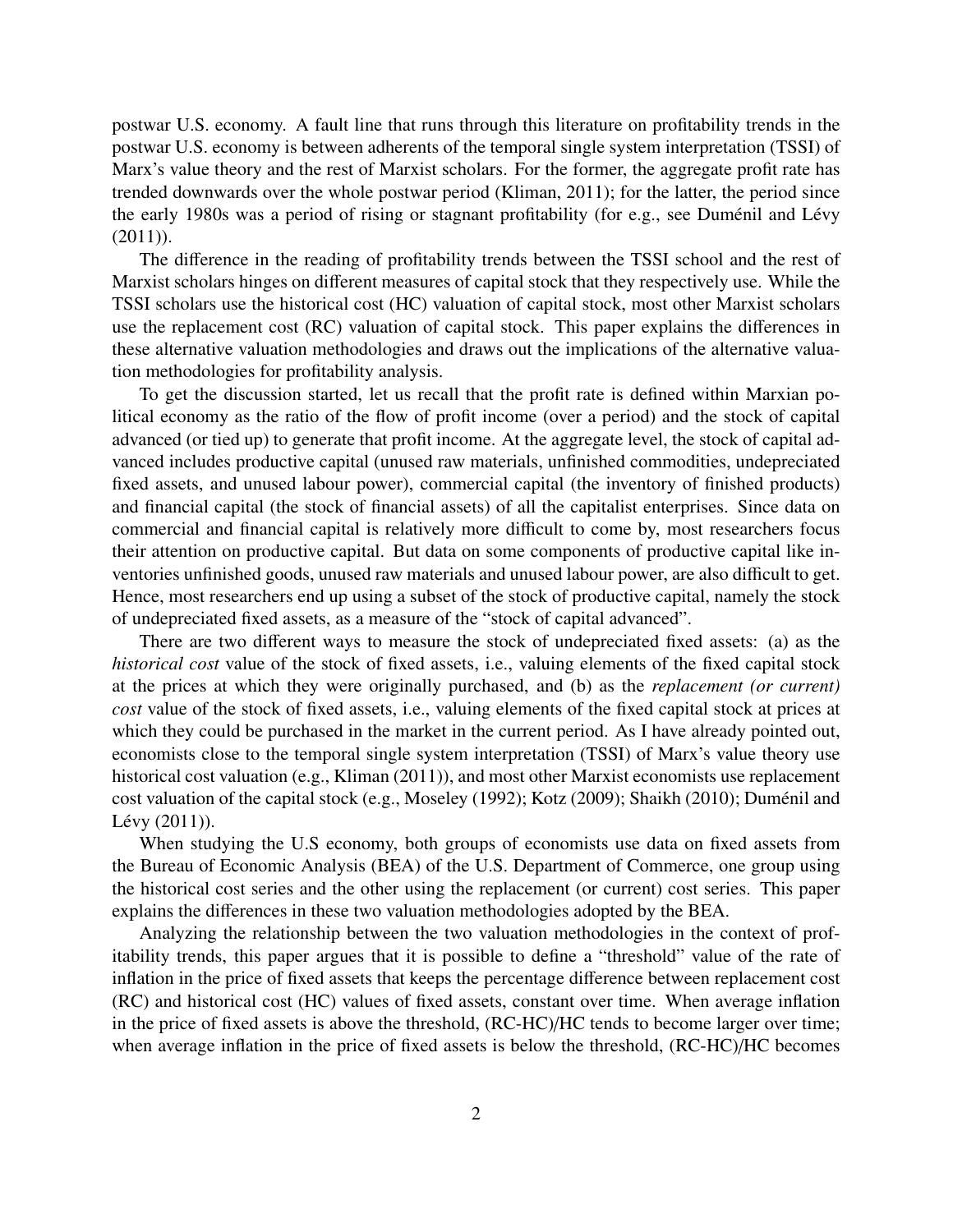smaller over time. This has an interesting implication for the analysis of profitability trends.

If the average rate of inflation in the price index for capital goods between two time points is approximately equal to the threshold value just defined, *percentage changes* in replacement cost and historical cost profit rates between those two time points will be roughly equal. Over the span of such periods, the choice of capital stock valuation methodology becomes irrelevant to empirical analysis of profitability trends (or movements in the rate of profit).

This also means that the time series of HC profit rates can be understood as "rotated" versions of the corresponding RC profit rates.<sup>1</sup> Moreover, the direction of rotation depends on whether inflation in the aggregate price of fixed assets is above (or below) the threshold value. During periods of above-threshold inflation in the price of fixed assets, the HC profit rate series is a counterclockwise rotated version of the RC profit rate series; during periods of below-threshold inflation, the opposite will be true.

The analysis in this paper shows that the postwar period of U.S. capitalism, 1946–2010, is an example of a period where (RC-HC)/HC remained approximately same at the two end points. This implies that over this period inflation in the price of fixed assets was approximately equal to the threshold value. Hence, for comparison of profit rates at the two ends of the period, 1946 and 2010, the choice of capital stock valuation is largely irrelevant.

On the other hand, over the period 1946-1982, (RC-HC)/HC became larger in magnitude. This means that average inflation in the price of fixed assets remained above the threshold value for the period 1946-1982. That is why replacement cost profit rates fell more, in percentage terms, than historical cost profit rates over this period. Clearly then, empirical analysis of profitability movements between 1946 and 1982 would depend on which valuation methodology is adopted. A similar but opposite conclusion attaches to the period 1982–2010 during which (RC-HC)/HC became smaller in magnitude.

This means that controversies over RC versus HC valuation methodologies are crucially dependent on the period of analysis. If the period under investigation is such that (RC-HC)/HC is roughly same at both end points, then fixed asset valuation methodology is irrelevant. If, on the other hand, (RC-HC)/HC is different at the two end points then the choice between RC and HC will have an impact on the conclusions of profitability analysis. This observation can throw some light on debates over profitability trends in the postwar U.S. economy between representatives of the TSSI school and other Marxist scholars.

When we compare 1946 and 2010, we find that both RC and HC profit rates declined by roughly similar magnitudes in percentage terms. This is because RC profit rates declined by more over the period 1946–1982 (because the percentage difference between RC and HC capital stock became larger over this period), and gained by more between 1982–2010 than HC profit rates (because the percentage difference between RC and HC capital stock became smaller over this period). TSSI scholars often stress the relatively larger increase in RC profit rates during the second sub-period (1982–2010) but neglect to mention that RC profit rates had also declined more over the first subperiod (1946–1982).

The rest of the paper is organized as follows: the next section introduces alternative, i.e., his-

<sup>&</sup>lt;sup>1</sup>One could just as well say that replacement cost profit rates are "rotated" version of the historical cost profit rates. Which profit rate is chosen as a reference is a matter of convention.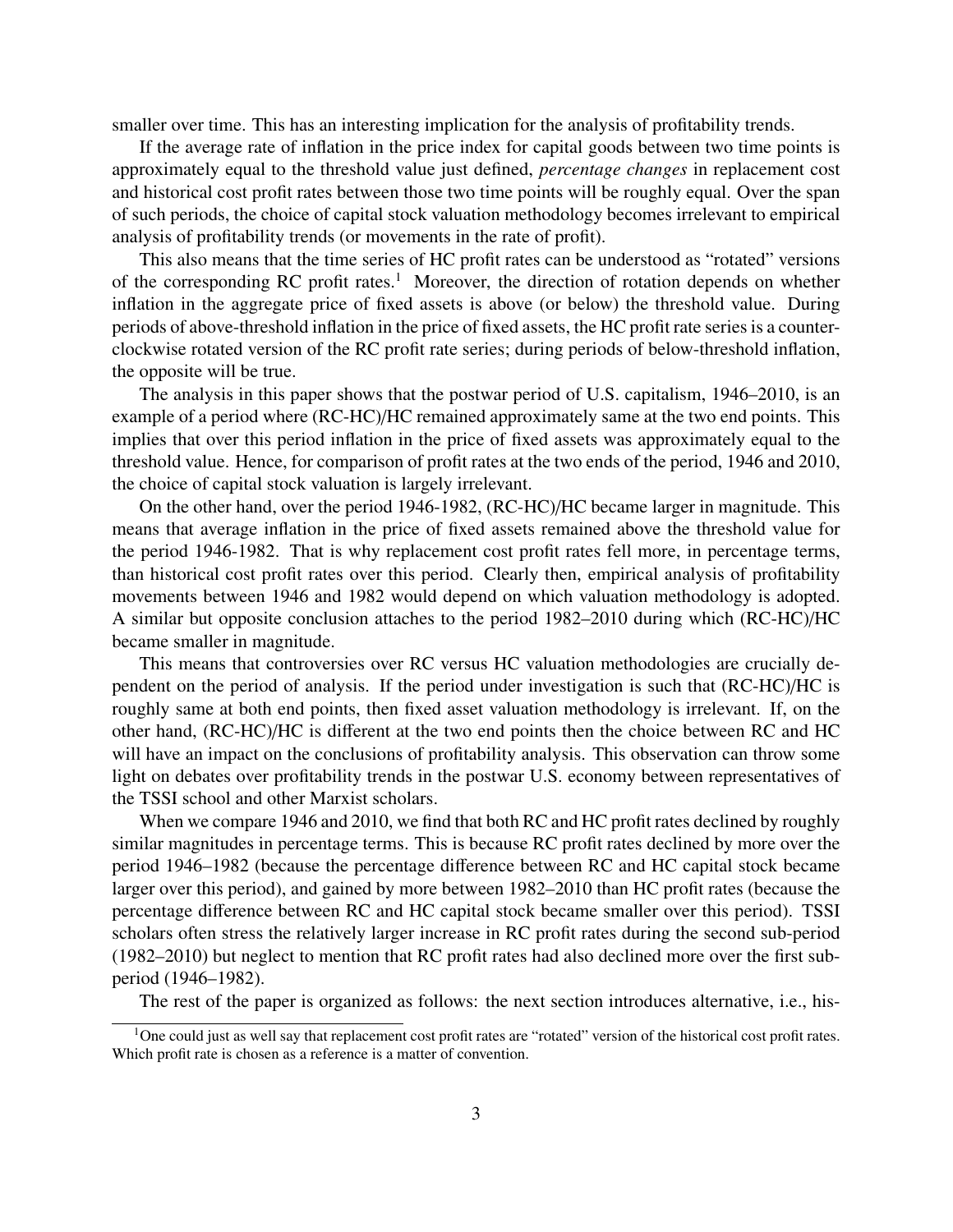torical cost and replacement cost, profit rate measures focusing on the conditions under which they diverge; the next section explains the methodology adopted by the BEA to compute estimates of historical and replacement cost measures of the net stock of capital in the U.S. economy. The following section discusses the notion of a threshold rate of inflation of capital goods prices that keeps the percentage difference between RC and HC capital stock constant and thereby makes the choice of capital stock valuation irrelevant for profitability analysis. The next section illustrates the argument of this paper using capital stock and profit rate data for U.S. economy since 1929. The last section concludes the discussion. Mathematical proofs are collected together in an appendix.

### 2 Replacement and Historical Cost Profit Rates

#### 2.1 Divergence between Replacement Cost and Historical Cost Profit Rates

Let  $\pi_t$  denote the flow of profit income in period *t*; then the profit rate is given by

$$
r_t = \frac{\pi_t}{K_t},
$$

where  $K_t$  is the value of the capital stock that was advanced for generating the profit income,  $\pi_t$ .<br>When historical cost valuation of the capital stock is used, the profit rate becomes When historical cost valuation of the capital stock is used, the profit rate becomes

$$
r_t^H = \frac{\pi_t}{H_t},\tag{1}
$$

with  $H_t$  denoting the historical cost value of the capital stock; I will call  $r_t^H$  the historical cost profit rate. When replacement (or current) cost valuation is used, the profit rate becomes

$$
r_t^C = \frac{\pi_t}{C_t},\tag{2}
$$

where  $C_t$  denotes the replacement cost value of the capital stock; I will call  $r_t^C$  the replacement cost profit rate.

**Lemma 1.** For any two time periods  $t_1 < t_2$  we have

$$
\frac{r_{t_2}^C - r_{t_1}^C}{r_{t_1}^C} = \frac{r_{t_2}^H - r_{t_1}^H}{r_{t_1}^H} \iff \frac{C_{t_2} - H_{t_2}}{H_{t_2}} = \frac{C_{t_1} - H_{t_1}}{H_{t_1}}
$$

*Proof.* The proof follows immediately from the definitions of the historical cost and replacement  $\Box$  cost profit rates in (1) and (2) respectively.

Lemma 1 shows the following: if the percentage difference between replacement and historical cost capital stock values are same at two time periods  $t_1$  and  $t_2$ , then the change in the historical cost profit rate between periods  $t_1$  and  $t_2$  will be equal to the change in the replacement cost profit rate over the same period.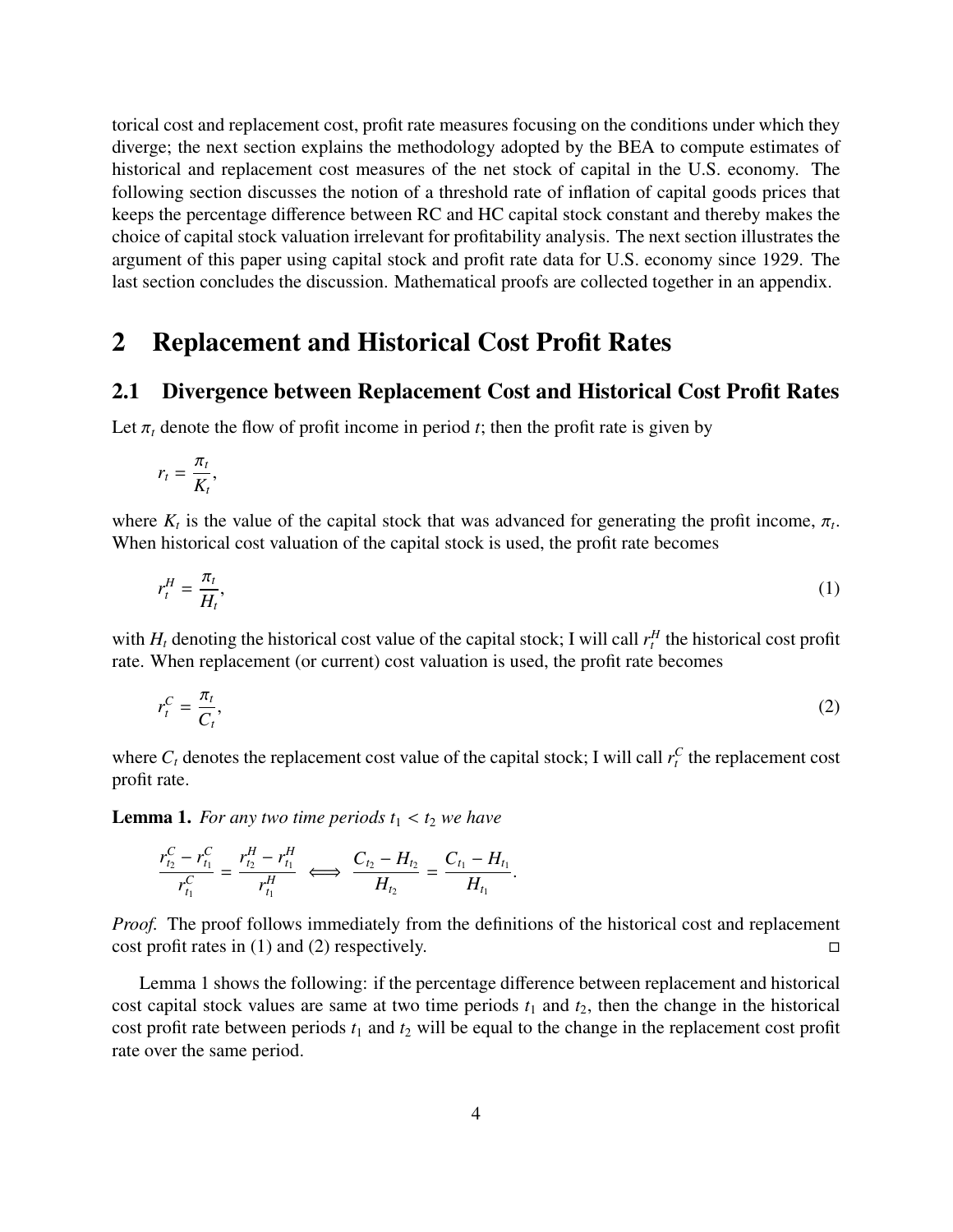#### 2.2 "Rotation" of Profit Rates

What happens when the percentage difference between replacement and historical cost capital stock values are not the same at the two end points of the period under investigation?

Let us first take up the case when the percentage difference between the replacement and historical cost capital stock value is greater at  $t_2$  than at  $t_1$ . Note that

$$
\frac{C_{t_2}-H_{t_2}}{H_{t_2}} > \frac{C_{t_1}-H_{t_1}}{H_{t_1}} \implies \frac{r_{t_2}^C-r_{t_1}^C}{r_{t_1}^C} < \frac{r_{t_2}^H-r_{t_1}^H}{r_{t_1}^H}.
$$

We need to distinguish between three different cases.

- 1.  $(r_{t_2}^H r_{t_1}^H)/r_{t_1}^H < 0$ : in this case, the absolute magnitude of the percentage change in the historical cost profit rates will be smaller than the corresponding value for the replacement historical cost profit rates will be smaller than the corresponding value for the replacement cost profit rates;
- 2.  $(r_{t_2}^C r_{t_1}^C)/r_{t_1}^C > 0$ : in this case, the absolute magnitude of the percentage change in the historical cost profit rates will be larger than the corresponding value for the replacement cost profit rates.
- 3.  $(r_{t_2}^C r_{t_1}^C)/r_{t_1}^C < 0 < (r_{t_2}^H r_{t_1}^H)/r_{t_1}^H$ : in this case we cannot say anything definite about the relative magnitude of the percentage change in the replacement and historical cost profit relative magnitude of the percentage change in the replacement and historical cost profit rates.

We can summarize the above results as follows: if the change in the replacement and historical cost profit rates between *t*<sup>1</sup> and *t*<sup>2</sup> have the same sign *and* the percentage difference between the replacement and historical cost capital stock value is greater at  $t_2$  than at  $t_1$ , the historical cost profit rate time series between  $t_1$  and  $t_2$  is a *counter-clockwise* "rotated" version of the replacement cost profit rates.

Next, we need to study the situation when the percentage difference between the replacement and historical cost capital stock value is smaller at  $t_2$  than at  $t_1$ . Since

$$
\frac{C_{t_2}-H_{t_2}}{H_{t_2}} < \frac{C_{t_1}-H_{t_1}}{H_{t_1}} \implies \frac{r_{t_2}^C - r_{t_1}^C}{r_{t_1}^C} > \frac{r_{t_2}^H - r_{t_1}^H}{r_{t_1}^H}
$$

we need to distinguish between three different cases as before.

- 1.  $(r_{t_2}^H r_{t_1}^H)/r_{t_1}^H > 0$ : in this case, the absolute magnitude of the percentage change in the replacement cost profit rates will be larger than the corresponding value for the historical cost profit rates;
- 2.  $(r_{t_2}^C r_{t_1}^C)/r_{t_1}^C < 0$ : in this case, the absolute magnitude of the percentage change in the replacement cost profit rates will be smaller than the corresponding value for the historical replacement cost profit rates will be smaller than the corresponding value for the historical cost profit rates.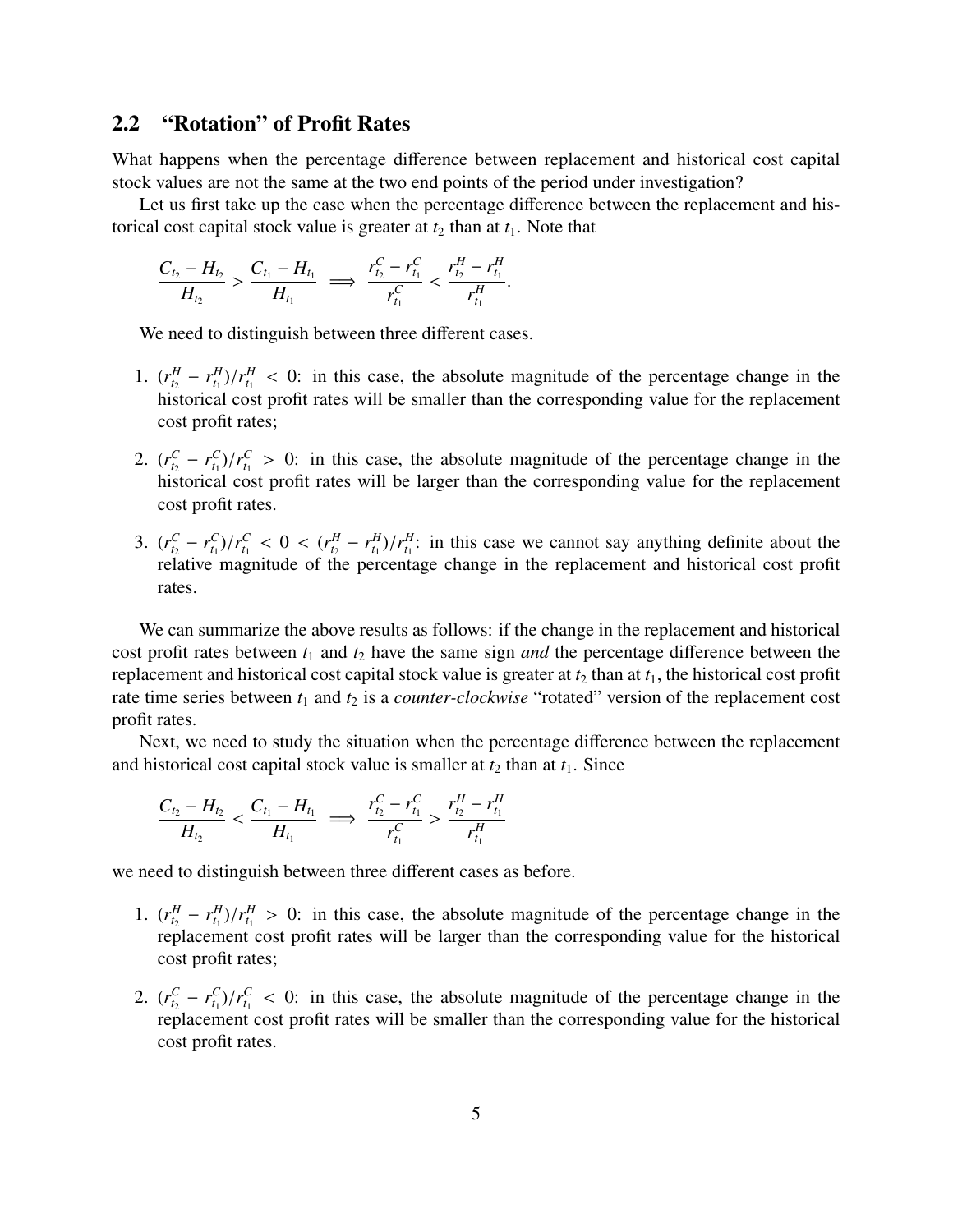3.  $(r_{t_2}^H - r_{t_1}^H)/r_{t_1}^H < 0 < (r_{t_2}^C - r_{t_1}^C)/r_{t_1}^C$ : in this case we cannot say anything definite about the relative magnitude of the percentage change in the replacement and historical cost profit relative magnitude of the percentage change in the replacement and historical cost profit rates.

In an analogous manner to the earlier scenario, we can summarize the above results as follows: if the sign of the changes in replacement and historical cost profit rates are the same *and* the percentage difference between the replacement and historical cost capital stock value is smaller at  $t_2$  than at  $t_1$ , the historical cost profit rate time series between  $t_1$  and  $t_2$  is a *clockwise* "rotated" version of the replacement cost profit rates.

Thus, if the period of analysis is such that the difference between replacement and historical cost capital stock values are same at the two end points, then historical and replacement cost profit rates will change by the same magnitude (in percentage terms) over that period. On the other hand, if the period of analysis is such that the difference between replacement and historical cost capital stock values are different at the two end points, then historical and replacement cost profit rates will change by different magnitudes (in percentage terms) over the period in question. Thus, differences in conclusions of profitability analysis rests on two separate factors: (a) the use of historical versus replacement cost capital stock values, *and* (b) the period of analysis. While TSSI theorists emphasize the first, they often fail to mention the second.

But, what drives the difference between replacement and historical cost capital stock values? The replacement cost value of the capital stock is the cost of replacing it in the current period, i.e., by purchasing elements of the capital stock at prices prevailing in the current period. The historical cost value of the capital stock is the historical cost incurred to purchase it, i.e., the actual prices at which elements of the capital stock were purchased. Thus, the difference between the two measures must be a function of the difference in current and historical prices of elements of the capital stock.

We can go one step further and assert that there is a "threshold" value of inflation in the price of capital goods that would keep the percentage difference between replacement and historical cost values of the capital stock constant. If the actual rate of inflation over some period crosses this "threshold", the difference between replacement cost and historical cost values of the capital stock will become larger over time; if the actual rate of inflation falls below the "threshold" value, the difference will become smaller over time. To make this intuition more concrete, we must first understand how replacement cost and historical cost capital stock values are constructed in practice, especially by the BEA.

## 3 Alternative Measures of Capital Stock

The net stock of fixed capital, which supports the generation of surplus value in a capitalist economy, can be valued in at least two different ways. The first method is to use historical cost valuation, where the capital stock is valued at prices prevailing at the time the capital assets were purchased. The second method is to use replacement (or current) cost valuation which, in principle, is the market value at which the stock of capital assets could be bought or sold in the market in the current period.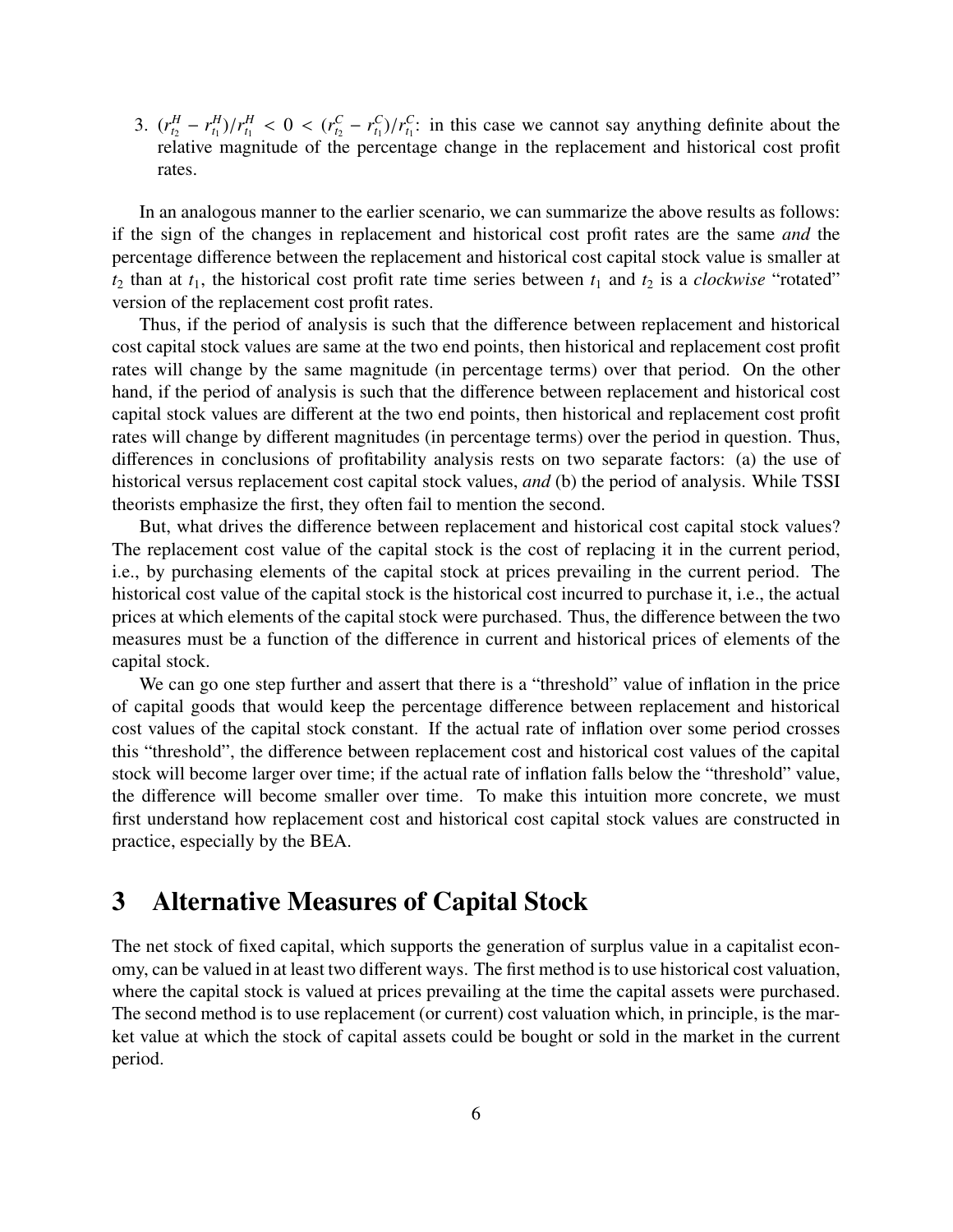For both historical cost and replacement cost measures, the BEA of the U.S. Department of Commerce uses the perpetual inventory method (PIM) to estimate the net stock of capital (i.e., fixed assets and durables).<sup>2</sup> The PIM entails adding up all the gross investment flows over the past (i.e., from an initial period to the current period); by correcting the gross investment flows for depreciation, the PIM arrives at the estimate of the net stock of the capital stock.<sup>3</sup>

#### 3.1 Historical Cost Valuation

To work out the differences between replacement and historical cost valuation methodologies in a rigorous manner, let *b* refer to an arbitrarily chosen base year, and let the economy have  $j =$ 1, 2, ..., *J* capital assets. Let  $I_{ij}$  denote the current-dollar value of gross investment in year *i* for purchase of capital asset *j*, where gross investment includes new investment (i.e., purchase of new assets) and net purchase of used assets.

Let  $P_{ij}^b$  denote the value of a price index (with base year *b*) for asset *j* in year *i*. Then, the constant-dollar investment in year *i* on asset *j* is given by  $(I_{ij}/P_{ij}^b)$ . If  $\delta_j$  denotes the depreciation rate for asset *i* then for  $t > i$ rate for asset *j*, then for  $t \ge i$ 

$$
N_{tij} = \frac{I_{ij}}{P_{ij}^b} \left(1 - \frac{\delta_j}{2}\right) \left(1 - \delta_j\right)^{t-i},
$$

and

$$
H_{tij}=I_{ij}\bigg(1-\frac{\delta_j}{2}\bigg)\big(1-\delta_j\bigg)^{t-i}\,,
$$

where  $N_{tij}$  and  $H_{tij}$  are the constant-dollar and current-dollar, respectively, *contribution* to the net stock of asset *j* in year *t* arising *due to investment* in year *i* on asset *j*. 4

Summing over all vintages of constant-dollar investment flows gives the constant-dollar net stock of asset *j* in year *t*

$$
N_{tj} = \sum_{i=1}^{t} N_{tij} = \sum_{i=1}^{t} \frac{I_{ij}}{P_{ij}^{b}} \left( 1 - \frac{\delta_j}{2} \right) \left( 1 - \delta_j \right)^{t-i};
$$
\n(3)

In an analogous manner, summing over all current-dollar investment flows gives the current-dollar net stock of asset *j* in year *t*

$$
H_{tj} = \sum_{i=1}^{t} H_{tij} = \sum_{i=1}^{t} I_{ij} \left( 1 - \frac{\delta_j}{2} \right) \left( 1 - \delta_j \right)^{t-i} . \tag{4}
$$

<sup>3</sup>The 1995 comprehensive revision of the NIPA has led to the use of geometric depreciation rates derived from empirical studies instead of fixed line depreciation (the earlier method). As a result, estimates of "gross stocks" (value of the stock before the deduction of depreciation) and "discards" (gross value of the investment that is retired) are no longer calculated by the BEA. The discussion of alternative methods of capital stock valuation in this paper draws heavily on BEA (2003).

<sup>4</sup>The term  $\delta_i/2$  comes from the implicit assumption that capital goods are incorporated into the production process, on average, in the middle of the year of purchase.

<sup>&</sup>lt;sup>2</sup>The only exception to the use of the PIM is for estimating the net stock of autos, for which the physical inventory method is used. With the physical inventory method, independently estimated prices are multiplied by the number of each type of auto to arrive at an estimate of the nominal value of the net stock of autos.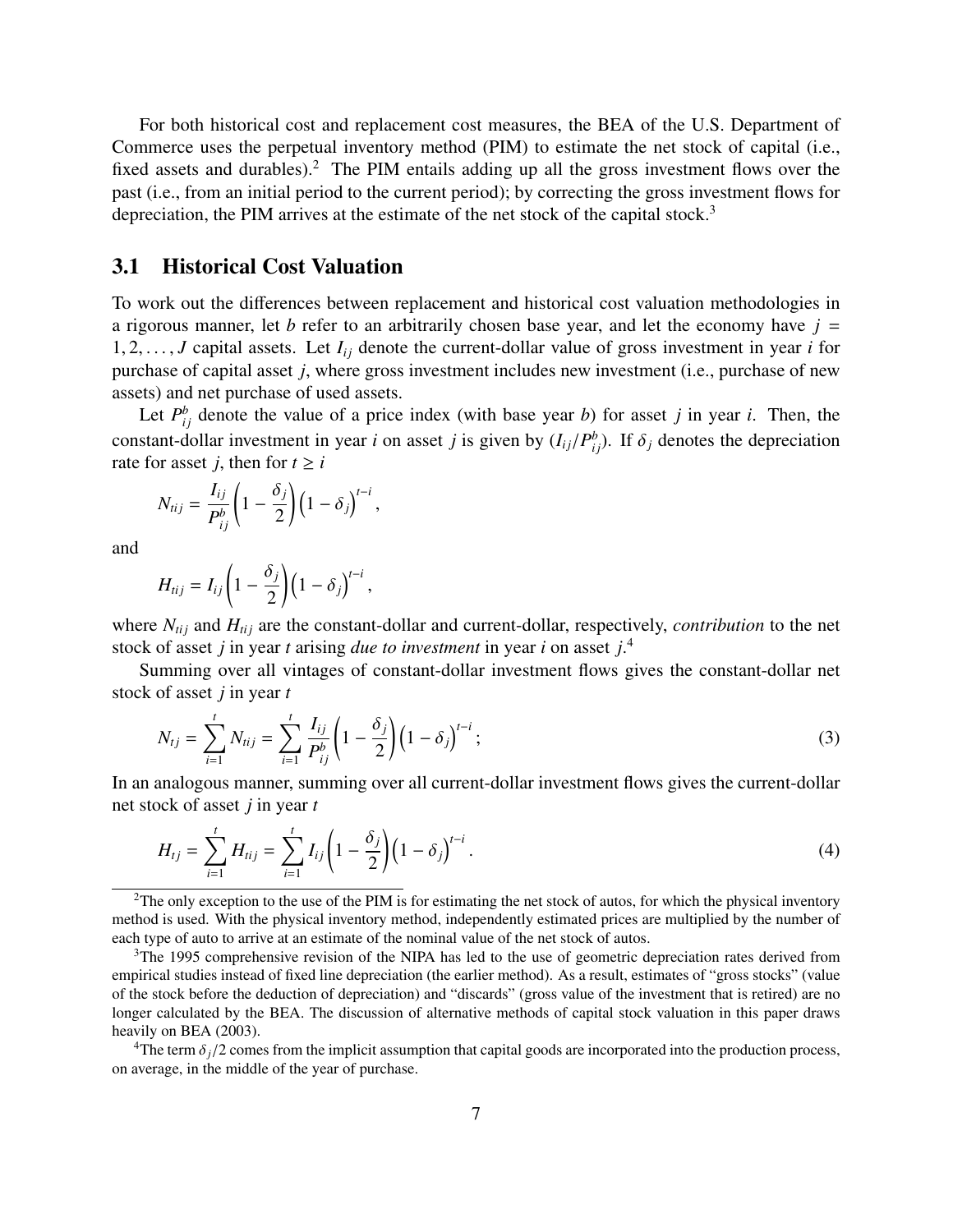Summing the constant-dollar investment flows over all the *j* capital assets gives the constant-dollar net stock of capital assets in year *t* for the whole economy as

$$
N_t = \sum_{j=1}^{J} N_{tj} = \sum_{j=1}^{J} \sum_{i=1}^{t} N_{tij} = \sum_{j=1}^{J} \sum_{i=1}^{t} \frac{I_{ij}}{P_{ij}^b} \left( 1 - \frac{\delta_j}{2} \right) \left( 1 - \delta_j \right)^{t-i}.
$$
 (5)

Similarly, summing the current-dollar investment flows over all the *j* capital assets gives the historical net stock of capital assets in year *t* for the whole economy as

$$
H_t = \sum_{j=1}^J H_{tj} = \sum_{j=1}^J \sum_{i=1}^t H_{tij} = \sum_{j=1}^J \sum_{i=1}^t I_{ij} \left( 1 - \frac{\delta_j}{2} \right) \left( 1 - \delta_j \right)^{t-i}.
$$
 (6)

Note that the only difference between (5) and (6) is that the former deflates investment flows by the relevant price index for all the *J* assets whereas the latter uses current-dollar investment flows.

#### 3.2 Replacement Cost Valuation

The replacement cost valuation of the capital stock builds from the constant-dollar net stock at the level of asset *j* by inflating it with the value of the price index for the relevant asset. Let  $C_{t_i}$  denote the replacement (or current) cost net stock of capital asset *j* in year *t*; if  $P_{t_j}^b$  is the value of the price index (with base year *b*) for asset *j* in year *t*, then

$$
C_{tj} = P_{tj}^{b} N_{tj} = P_{tj}^{b} \sum_{i=1}^{t} N_{tij}.
$$

Using (3), this becomes, for  $t \ge i$ ,

$$
C_{tj} = P_{tj}^{b} \sum_{i=1}^{t} N_{tij} = \sum_{i=1}^{t} I_{ij} \left( \frac{P_{tj}^{b}}{P_{ij}^{b}} \right) \left( 1 - \frac{\delta_{j}}{2} \right) \left( 1 - \delta_{j} \right)^{t-i}.
$$
 (7)

Summing over the assets, then, gives the replacement cost net stock of capital asset in year  $t \geq i$ 

$$
C_t = \sum_j C_{tj} = \sum_{j=1}^J P_{tj}^b \sum_{i=1}^t N_{tij} = \sum_{j=1}^J \sum_{i=1}^t I_{ij} \left( \frac{P_{tj}^b}{P_{tj}^b} \right) \left( 1 - \frac{\delta_j}{2} \right) \left( 1 - \delta_j \right)^{t-i}.
$$
 (8)

## 4 The "Threshold" Value of Inflation in Capital Stock Prices

We can now use  $(6)$  and  $(8)$  to investigate the difference between the replacement cost and historical cost value of the net stock of capital. From (6) and (8) it is obvious that the difference between the two valuations boil down to movements in the price index for capital goods. This is exactly in line with our intuitive understanding hinted at earlier. But, how exactly does the evolution of capital good prices impact on the difference between replacement cost and historical cost values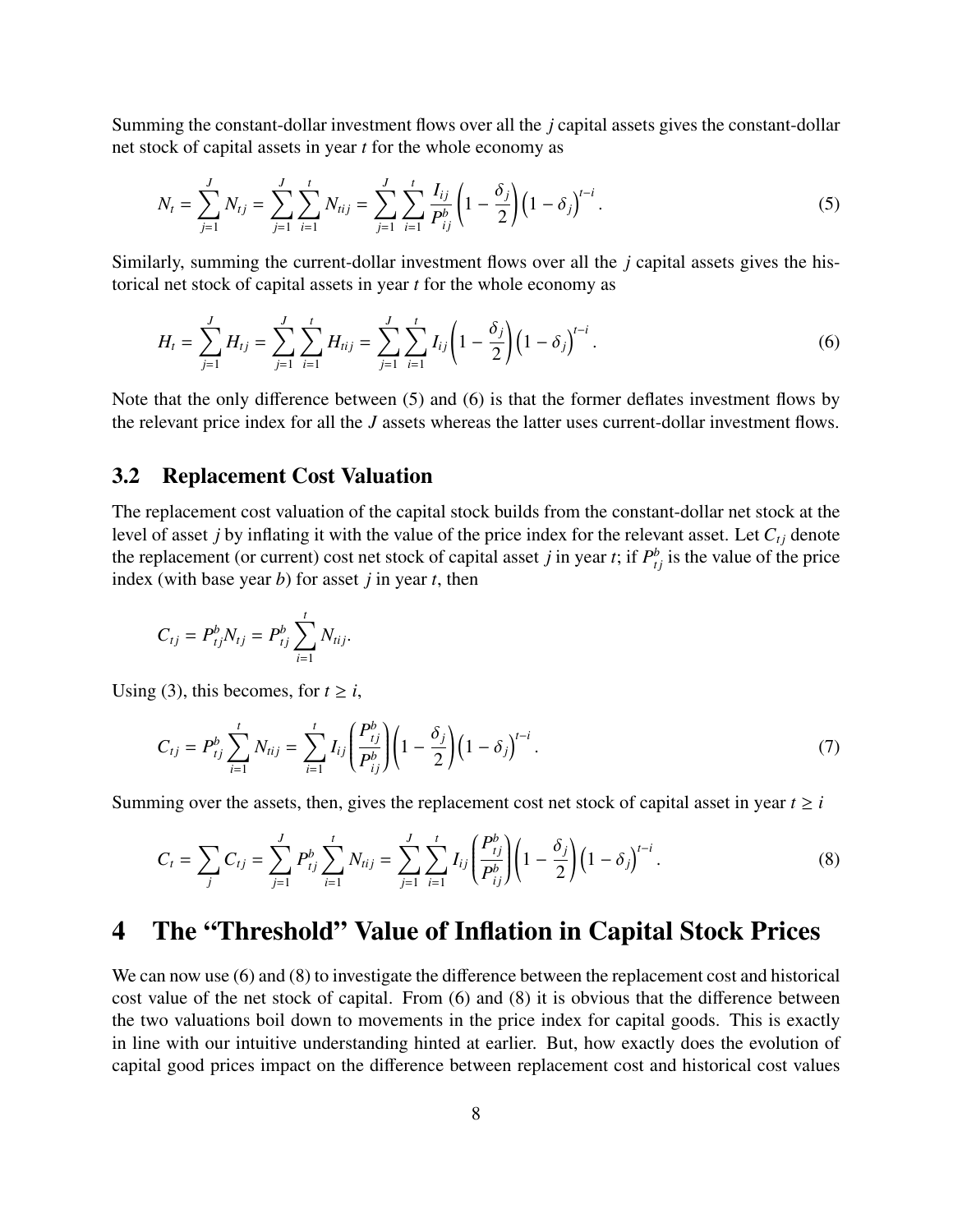of the capital stock? The main result in this section is that it is possible to define a threshold rate of inflation of capital goods prices that keeps the percentage difference between replacement and historical cost values of fixed assets constant.

To derive this result rigorously, we abstract away from inessential details. First, we assume that there is only one type of fixed asset so that the index *j* in (6) and (8) drops out. Second, we assume that there is no depreciation, i.e.,  $\delta = 0$ . Third, since we are interested in understanding impacts of changes in the *price of fixed assets*, we remove investment expenditure from the analysis by normalizing it to unity in every period. Thus,  $I_{ij}$  drops out of (6) and (8).

Under these simplifying assumptions, the replacement cost value of fixed assets is given by

$$
C_t = \sum_{i=1}^t (P_t/P_i),
$$
\n(9)

where  $P_i$  is the value of the price index for the fixed asset in period *i*; the historical cost value of fixed assets is given by

$$
H_t = \sum_{i=1}^t 1 = t.
$$
 (10)

Thus,

$$
\frac{C_t}{H_t} = P_t \left( \frac{1}{t} \sum_{i=1}^t (1/P_i) \right) = P_t G(t, P_1, P_2, \dots, P_t),\tag{11}
$$

where

$$
G(t, P_1, P_2, \dots, P_t) = \frac{1}{t} \sum_{i=1}^t (1/P_i)
$$
 (12)

is the inverse of the harmonic mean of the sequence of prices. In a similar manner, for any integer  $k \in \{0, 1, 2, \ldots\}$ , we will have

$$
\frac{C_{t+k}}{H_{t+k}} = P_{t+k} \left( \frac{1}{t+k} \sum_{i=1}^{t+k} (1/P_i) \right) = P_{t+k} G(t+k, P_1, P_2, \dots, P_{t+k}). \tag{13}
$$

Now we can define a "threshold" average inflation rate between period  $t$  and  $t + k$  in the price of capital goods,  $\pi^*_{t}$  $_{t,k}^*$ , as:

$$
\left(1+\pi_{t,k}^*\right)^k = \frac{G(t, P_1, P_2, \dots, P_t)}{G(t+k, P_1, P_2, \dots, P_{t+k})} = \prod_{j=0}^{k-1} \left(\frac{G(t+j, P_1, P_2, \dots, P_{t+j})}{G(t+j+1, P_1, P_2, \dots, P_{t+j+1})}\right).
$$
(14)

Under the condition that capital goods prices (weakly) increase over time, it can be shown that the threshold rate of inflation  $\pi_{t,k}^*$  in (14) is positive, justifying the identification of this measure as a rate of *inflation*. The next I emma summarizes this result threshold rate of *inflation*. The next Lemma summarizes this result.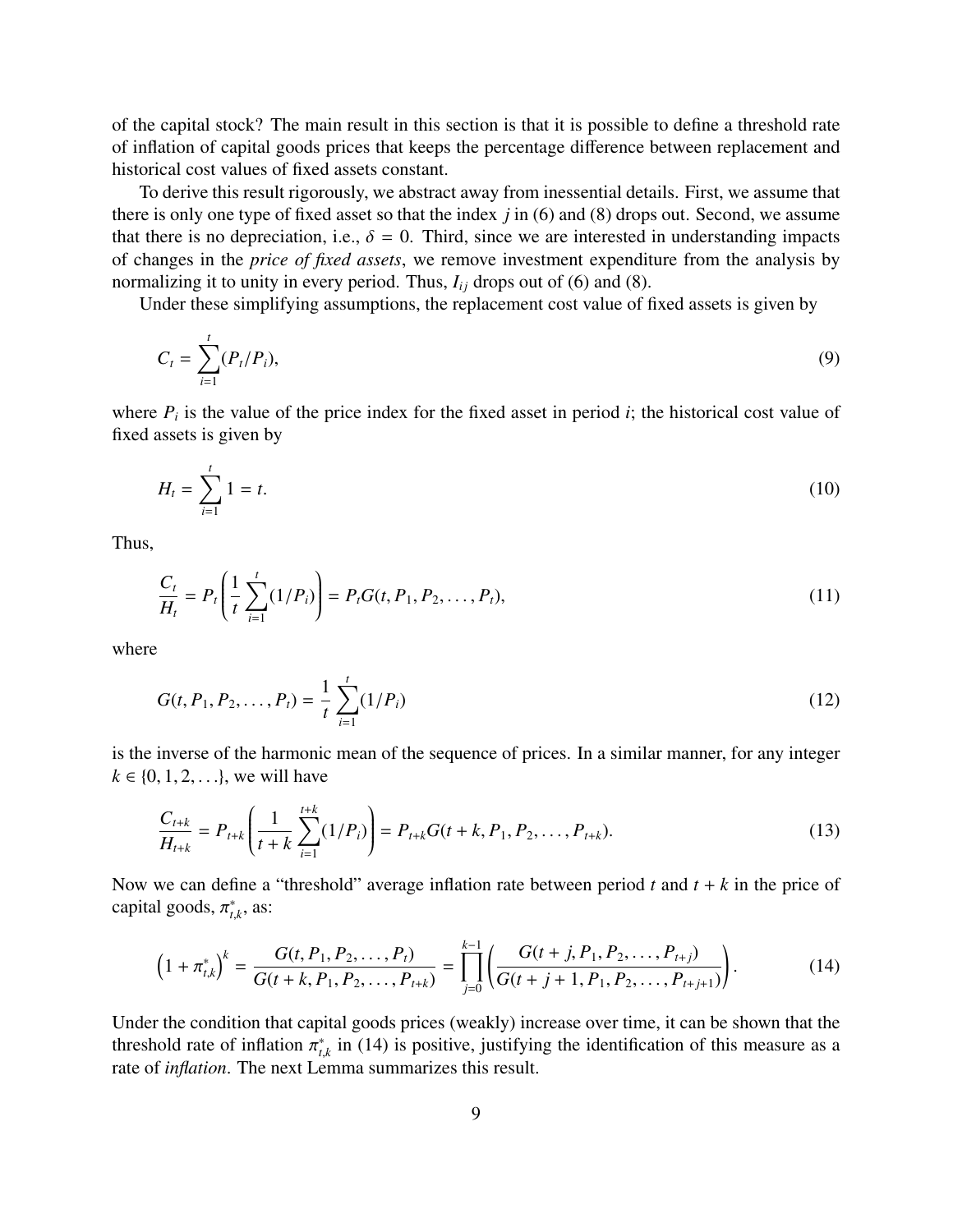**Lemma 2.** If capital good prices form a nondecreasing sequence, i.e., if  $P_1 \leq P_2 \leq \cdots$ , then the *threshold rate of inflation in the price of capital goods,*  $\pi_{t,m}^*$  > 0 *t*,*k , defined in (14) is nonnegative, i.e.,* ∗ *<sup>t</sup>*,*<sup>k</sup>* <sup>≥</sup> <sup>0</sup>*.*

In the following section, we will show that the assumption of nondecreasing capital goods prices is empirically valid for the U.S. economy since 1929. What is important for the argument of this paper is that Lemma 2 can be used to prove the main result of this paper.

Proposition 1. *Let k be a nonnegative integer. If the average rate of inflation in the price of capital goods between period t and t*+*k is equal to the threshold value* π ∗ *t*,*k , defined in (14), i.e.,*

$$
P_{t+k}=P_t\times\left(1+\pi_{t,k}^*\right)^k,
$$

*then the percentage di*ff*erence in replacement cost and historical cost values of the capital stock in period t is the same as in period t*+*k, i.e.,*

$$
\frac{C_{t+k} - H_{t+k}}{H_{t+k}} = \frac{C_t - H_t}{H_t}
$$

The result proved in Proposition 1 has an immediate corollary that provides an answer to the question posed earlier: what drives the divergence between the replacement and historical values of the capital stock? The important factor turns out to be the relative magnitude of the actual and threshold rates of inflation in the price of capital goods. If the actual rate of inflation in the price of capital goods between any two time periods *t* and *t* + *k* exceeds (falls below) the threshold value over that period,  $\pi_{t,k}^*$ , then the percentage difference between replacement and historical cost values<br>of the capital stock will be larger (lower) in period  $t + k$  than in period t for the capital stock will be larger (lower) in period  $t + k$  than in period  $t$ .

### 5 Discussion of Results

We can use the results of the previous sections to discuss movements in replacement cost and historical values of the capital stock and profit rates.

#### 5.1 Capital Stock Value

Figure 1 plots the historical and replacement cost value of fixed assets for both the corporate business and the non-financial corporate business sectors between 1929 and 2010.<sup>5</sup> The replacement cost value of the capital stock is greater than the historical cost value for every year, implying that there has been inflation in the price of capital assets for every year between 1929 and 2010, i.e., the price index for capital goods has increased by a positive amount from its value in the previous year. This provides empirical justification for the assumption made in Proposition 1 that the sequence of capital good prices is a nondecreasing sequence.

 $5$ The base year for these calculations is 1996 (BEA, 2003). Estimates of net capital stock is presented by the BEA from 1925 onwards.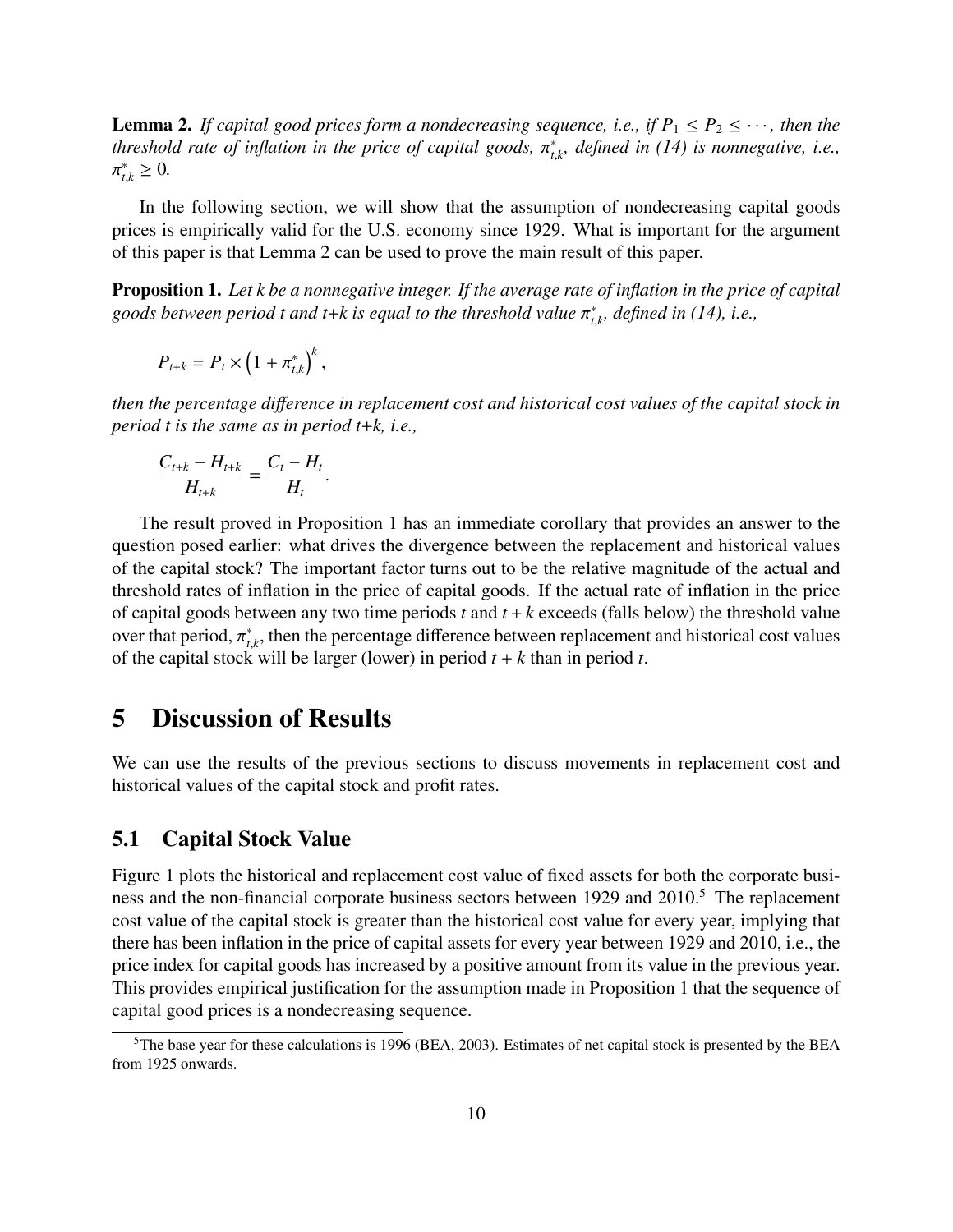

Figure 1: *Year-end estimates of fixed assets in the U.S. economy, 1929–2010, using both replacement (current) cost and historical cost valuation. The left panel is for the corporate business sector and the right for the non-financial corporate business sector. KCURRCB: replacement cost net stock of capital for the corporate business sector; KHISTCB: historical cost net stock of capital for the corporate business sector; KCURRNFCB: replacement cost net stock of capital for the non-financial corporate business sector; KHISTNFCB: historical cost net stock of capital for the non-financial corporate business sector. Source: NIPA Fixed Assets Table 6.1 and 6.3.*

The difference between the replacement cost and historical measures, as a percentage of the historical cost value, is plotted in Figure 2. It shows that the difference has been positive for all the years between 1929 and 2010. While the difference was small during the initial years, it has become larger since the mid-1940s, remaining above 35 percent. There are two periods of pronounced upward movement: 1933–1948, and 1967–1982; there is another, smaller, period of upward movement since 2000. There are two periods of decline: 1948–1967, and 1982–2000.

What do periods of upward (and downward) movement in the percentage difference between the replacement and historical cost of the capital stock convey? Using Proposition 1, we can see that periods of upward movement in the percentage difference between replacement and historical values of the capital stock are periods when the rate of inflation in the price of capital assets is above the "threshold" value; similarly, periods of downward movement in the percentage difference between replacement and historical values of the capital stock are defined by the rate of inflation in the price of capital assets falling below the threshold value.

Hence, the periods 1933–1948 and 1967–1982 were periods of above-threshold inflation in the price of capital goods; and the periods 1948–1967 and 1982–2000 were periods of below-threshold inflation in the price of capital goods. If the price of capital goods is related to the pace of technological change in the capital goods producing industries, then periods of below-threshold inflation are periods of relatively rapid technological change, and periods of above-threshold inflation are periods of muted or no technological change, in the capital goods producing industries.<sup>6</sup>

<sup>&</sup>lt;sup>6</sup>It is beyond the scope of this paper to investigate the relationship between inflation in capital goods prices and technological change. A partial treatment of this can be found in Basu and Vasudevan (ming).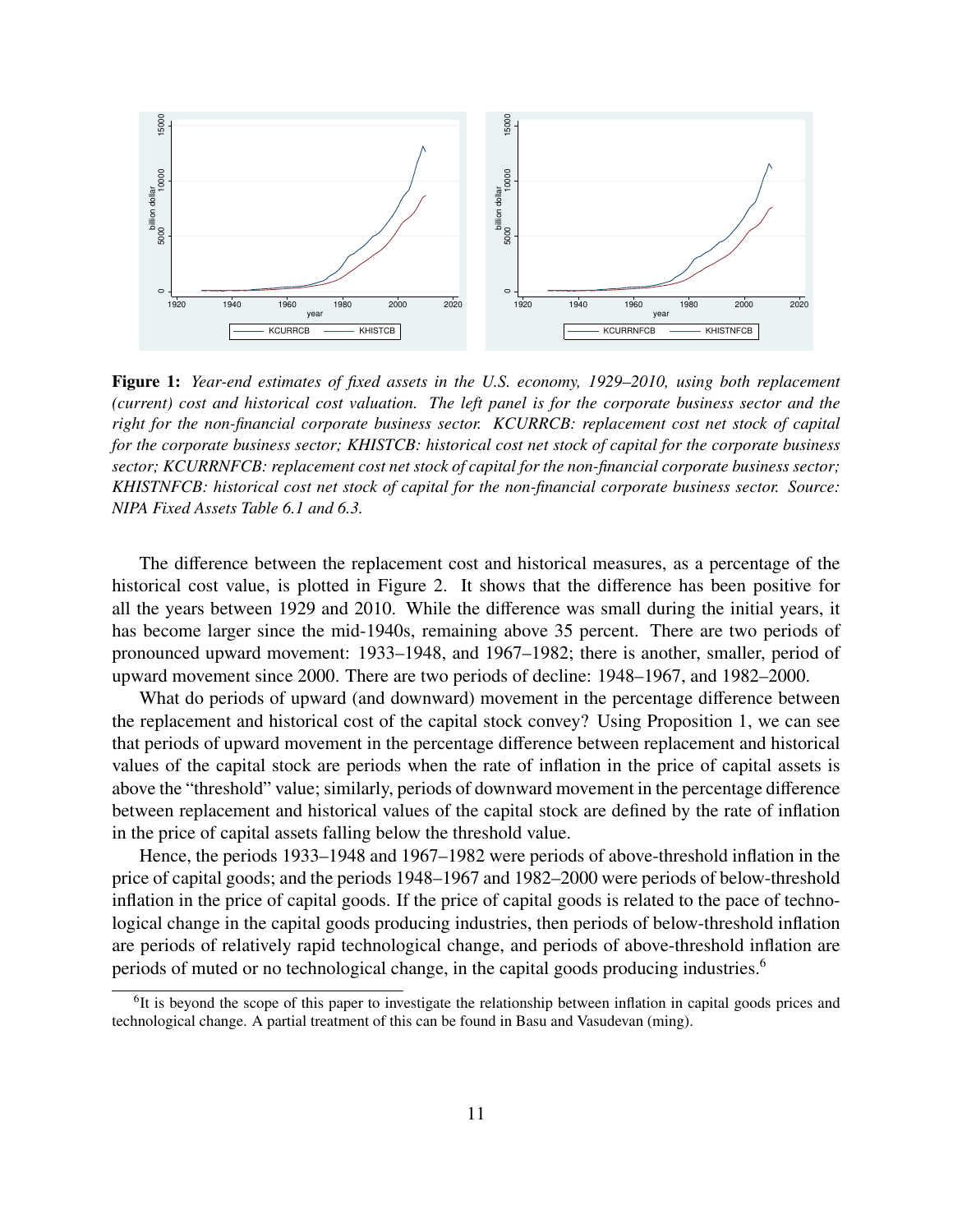#### 5.2 Profit Rates

Using Lemma 1 and Proposition 1, we can make concrete the suggestion made earlier in the paper that the time series of the historical cost profit rate is a "rotated" version of the time series of the replacement cost profit rate, and that the magnitude of rotation depends on the *magnitude* of difference between the two valuations. During a period when the replacement cost value of the net capital stock diverges *away* from the historical cost value of the net capital stock, the historical cost profit rate is a counterclockwise rotated version of the replacement cost profit rate; during a time period when the replacement cost value of the net capital stock converges *towards* the historical cost value of the net capital stock, the historical cost profit is a clockwise rotated version of the replacement cost profit rate.<sup>7</sup>

Let us see how we can use this intuition about "rotation" of profit rates to approach profitability trends in the U.S. economy. Figure 3 plots the profit rate for the corporate business and the non-financial corporate business sectors between 1929 and 2010 using both historical cost and replacement cost measures of the capital stock (fixed asset) with two definitions of profit flows: (1) net operating surplus, i.e., net value added *less* compensation of employees and taxes on production and imports less subsidies, and (2) profit before tax, i.e., net operating surplus *less* net interest and miscellaneous payments and net business current transfer payments.

Figure 1 shows that the historical cost value of the capital stock is always lower than the replacement cost value. Hence, the historical cost profit rate is always higher than the replacement cost profit rate, as can be seen in Figure 3. Moreover, Figure 2 shows that the percentage difference between the replacement cost and historical cost value of the capital stock, though always positive, has a cyclical time profile. As we have pointed out earlier, there are two long periods of upward movement in the difference: 1933–1948, and 1967–1982; there is another, shorter, period of upward movement since 2000. These are broken by two long periods of decline: 1948–1967, and 1982–2000.

In Table 1, data for net operating surplus and profit-before-tax from NIPA Table 1.14 has been used to compute two profit rates for the corporate business and non-financial corporate business sectors of the U.S. economy for the period 1929–2010 using both historical and replacement cost capital stock values. For brevity, I have reported profit rates for selected years only. To see how the "rotation" argument plays out in a concrete case, let us look at the two different measures of profit and two different periods: 1946–1982 and 1982–2010.

During the former period the percentage difference between replacement cost and historical cost capital stock values increased in magnitude; during the latter period, the percentage difference decreased in magnitude. Hence, if the sign of the change in replacement and historical cost profit rates were same, then during the former period the historical cost profit rates must have *fallen* relatively less than the corresponding replacement cost profit rates. During the latter period, on the other hand, historical cost profit rates must have *increased* relatively less than the corresponding replacement cost profit rates. The data bears this out.

Starting with net operating surplus as the measure of profit income, we see that during 1946–

<sup>7</sup>Both these claims being valid only if the sign of the change in replacement and historical cost profit rates are the same. Typically, it is the case that this condition is satisfied, i.e., changes in historical and replacement cost profit rates move in the same direction. Of course, there can be periods when they do not as we see below.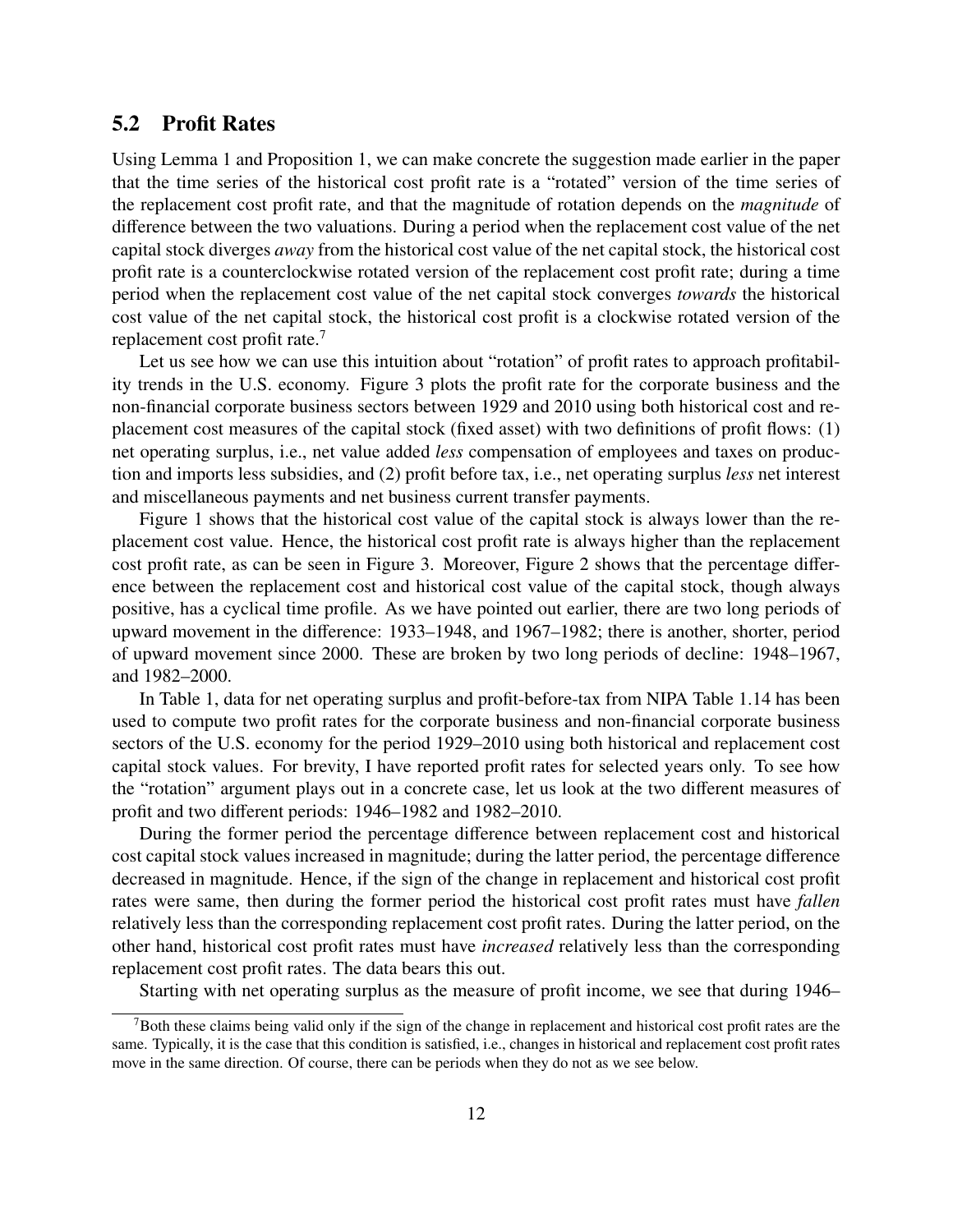

Figure 2: *Percentage di*ff*erence in the year-end estimates of fixed assets in the U.S. economy between replacement (current) cost and historical cost valuation. The left panel is for the corporate business sector and the right for the non-financial corporate business sector. The di*ff*erence is expressed as a percentage of the historical cost value of the capital stock.*

1982, the replacement cost profit rate changed by <sup>−</sup>34.15% for the CB sector and <sup>−</sup>36.86% for the NFCB sector. During the same period, the historical profit rate changed by <sup>−</sup>16.48% in the CB sector and <sup>−</sup>18.60% in the NFCB sector. Moving to profit-before-taxes as a measure of profit income, we see that during 1946–1982, the replacement cost profit rate changed by -21.16% in the CB sector and <sup>−</sup>31.89% in the NFCB sector. During the same period, the historical profit rate changed by <sup>−</sup>20.47% in the CB sector and <sup>−</sup>30.55% in the NFCB sector. Hence, with both measures of profit income, the fall in the historical cost profit rate is smaller in magnitude than fall in the replacement cost measure.

Turning to the next period and starting with net operating surplus as the measure of profit income we see that during 1982–2010, the replacement cost profit rate changed by 50.49% in the CB sector and by 29.75% in the NFCB sector. During the same period, the historical cost profit rate changed by 16.62% in the CB sector and <sup>−</sup>0.54% in the NFCB sector. Using profit-before-tax as the measure of profit income we see that during 1982–2010, the replacement cost profit rate changed by 114.04% in the CB sector and by 76.97% in the NFCB sector. During the same period, the historical profit rate changed by 65.88% in the CB sector and by 35.66% in the NFCB sector. Hence, with both measures of profit income, the historical cost profit rate increased by less than the corresponding replacement cost profit rate.

Thus, the analysis in this paper can throw light on the debates on profit rate movements in the postwar U.S. economy that arise from the use of replacement versus historical cost values of the capital stock. It is generally agreed among Marxist economists that profit rates in the U.S. economy declined in the postwar period till about 1982. The period since 1982 has generated more debate. TSSI scholars advance the claim that, in the period since 1982, the rate of profit did not regain the magnitude lost during the run up to the structural crisis of the 1970s. To illustrate their point, TSSI scholars show that replacement cost profit rates have risen much more than the historical cost profit rates since 1982. In the context of profitability analyses, this is a true but incomplete statement.

The analysis in this paper shows that between 1946 and 2010, both historical and replacement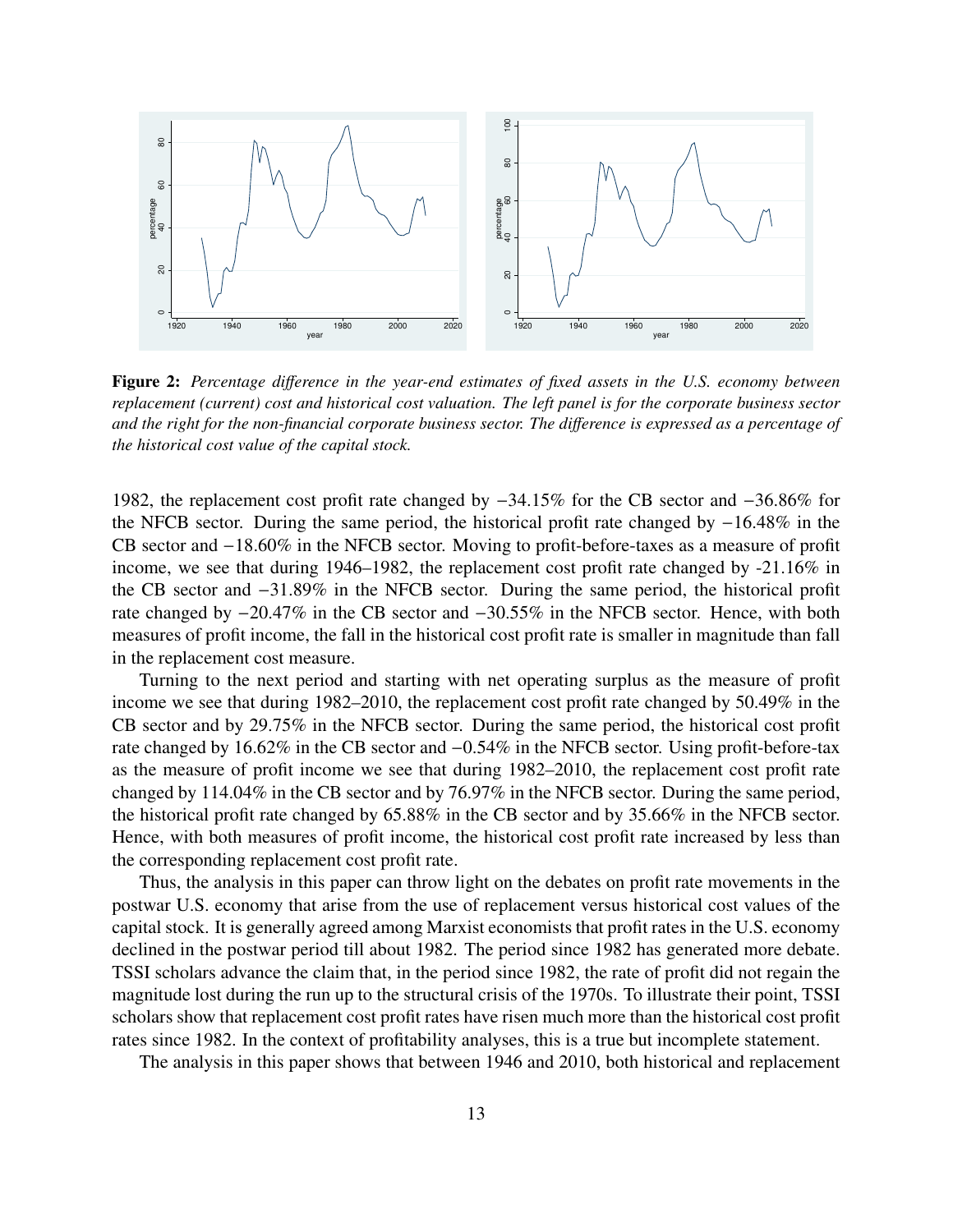

Figure 3: *Annual estimates of profit rates in the U.S. economy, 1929–2010, using both replacement (current) cost and historical cost valuation of fixed assets. The top panel is for the corporate business (CB) sector and the bottom for the non-financial corporate business (NFCB) sector. "r1" uses net operating surplus as a measure of profit; "r2" uses profit-before-tax as the measure of profit. "curr" refers to replacement cost valuation, and "hist" refers to historical cost valuation of the capital stock. Source: net operating surplus and profit-before-tax data is from NIPA Table 1.14; capital stock data from NIPA Fixed Assets Table 6.1 (replacement cost) and NIPA Fixed Assets Table 6.3 (historical cost).*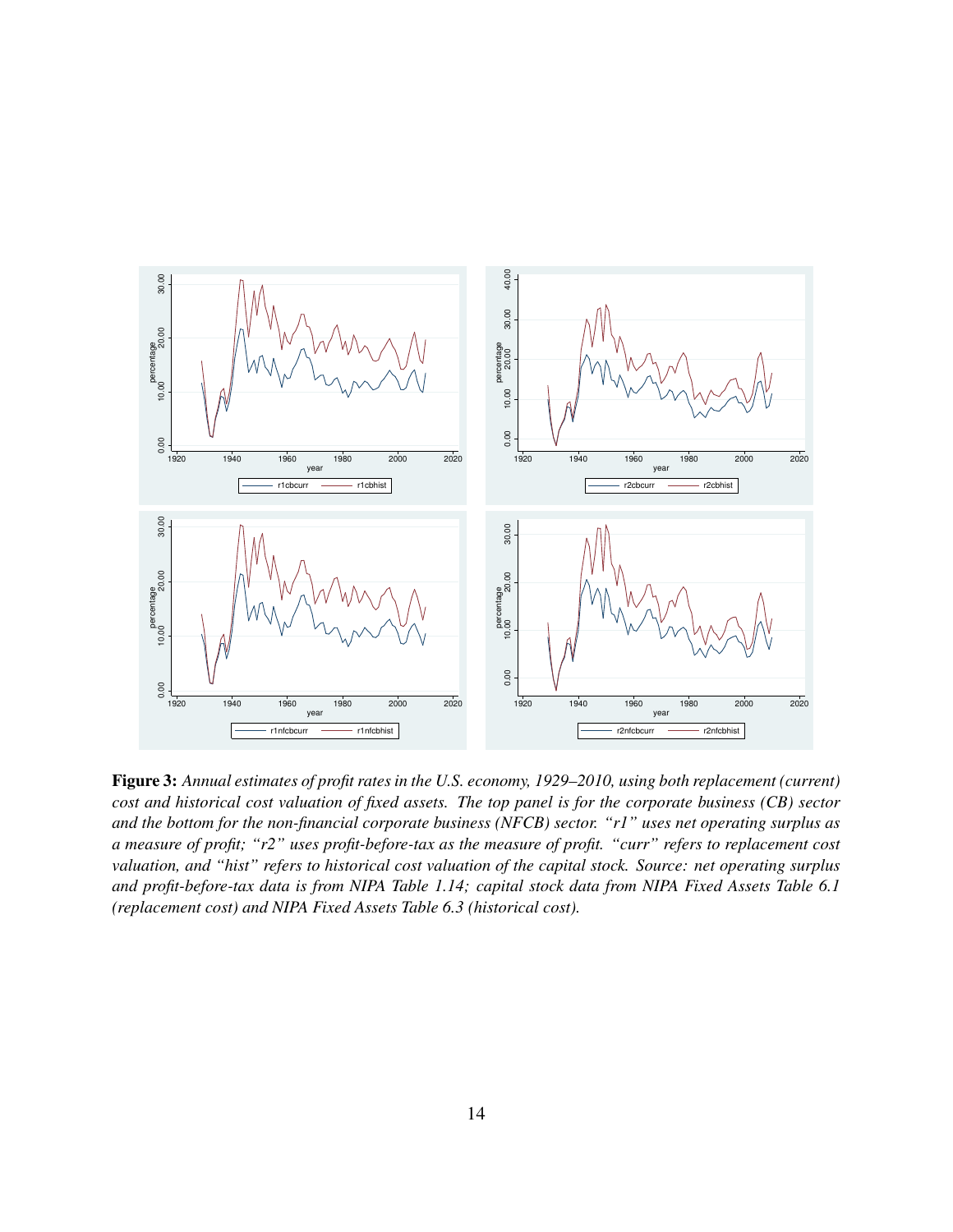cost profit rates changed by similar magnitudes. The divergence between the two profit rates occur over the sub-periods 1946–1982 and 1982–2010. Between 1946 and 1982, replacement cost profit rates fall more than historical cost profit rates; between 1982 and 2010, replacement cost profit rates rise more than historical cost profit rates. TSSI scholars emphasize the latter but ignore the former. We have also demonstrated that the divergence in the movements over the two sub-periods arise from the differences between the actual and the "threshold" rates of inflation of capital goods prices.

#### 5.3 Comparing Trends in Profitability

But comparing two points in time can be problematic. The results might be driven by the specific points chosen. An alternative method is to compute trends in the series and compare those trends.<sup>8</sup> Figure 4 plots the profit rates for the post war period, 1929–2010, but now with Lowess trends (computed with a bandwidth of 0.4) inserted into the time series plot.<sup>9</sup>

What patterns does the trend in the profit rate series show? The trends in the replacement cost and historical cost profit rates display similar movements, especially for the postwar period, 1946– 2010. Using net operating surplus as the measure of profit income, we see in Figure 4 that there is a distinct decline in the trend of the replacement cost and historical cost profit rate series for both the CB and the NFCB sectors over the period 1946–2010: the average of the trend profit rate is higher in the immediate postwar decades (regulated capitalism) than the later decades of the 20*th* century (neoliberal capitalism). There is a minor difference between the trends in replacement and historical cost profit rates: while the former has a flat (or mildly increasing) portion after the early 1980s, the declining trend in the latter runs till the late 1990s (CB sector) or mid 2000s (NFCB sector). $10$ 

If we, instead, use profit-before-tax as the measure of profit income, then trends in the replacement cost and historical cost profit rates display a strikingly similar pattern. For both the CB and NFCB sectors, there is a period of almost secular decline from 1946 to the early 1980s (with a flat period in the early to mid 1960s), followed by a period of mildly upward sloping trend. The average value of trend profit rates is significantly lower in the neoliberal period than in the regulated period of post war capitalism.

<sup>&</sup>lt;sup>8</sup>Some researchers compare peak-to-peak profit rates. While this is better than comparing arbitrary time points, it suffers from the problem of ignoring information in the downturns. A trend uses information for the whole series and is, therefore, a better method for comparison.

 $9$ There is no single method for extracting the trend from a time series; hence, there is no unique trend. The computation of trends depend on the specific methods adopted and the parameters chosen to implement the method. Some common examples of trend-cycle decomposition are: Hodrick-Prescott filter, locally weighted regressions (Lowess), unobserved components model. In this paper, I present results with Lowess trends as developed in Cleveland (1979) and implemented in Stata 11 by the command lowess.

 $10$ These divergences, recall, must be driven by the movements in the price index of capital goods summarized in Figure 2.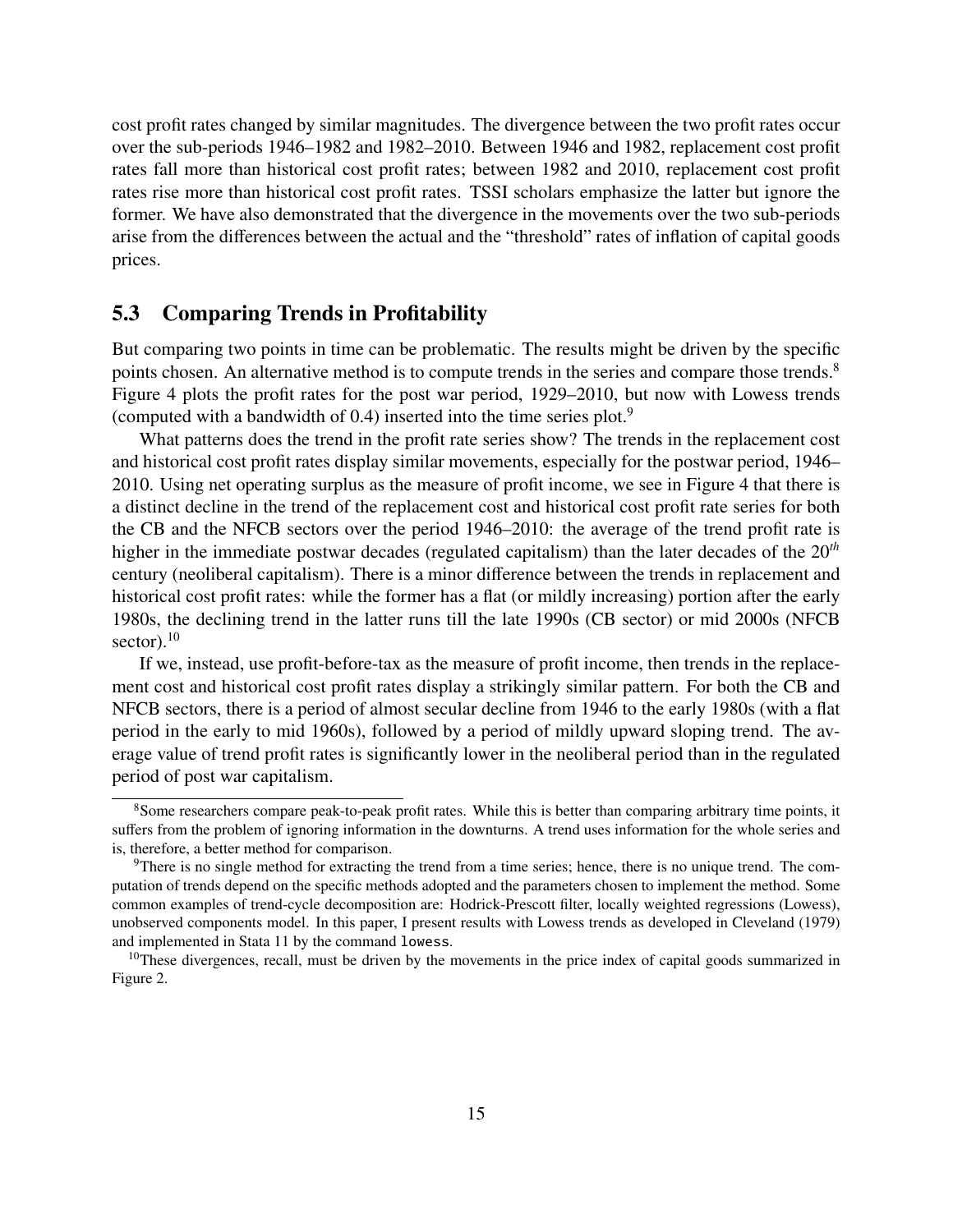

Figure 4: *Annual estimates of profit rates (with Lowess trend, bandwidth*=0.4*) in the U.S. economy, 1929– 2010, using both replacement (current) cost and historical cost valuation of fixed assets. The top panel is for the corporate business (CB) sector and the bottom for the non-financial corporate business (NFCB) sector. "r1" uses net operating surplus as a measure of profit; "r2" uses profit-before-tax as the measure of profit. "curr" refers to replacement cost valuation, and "hist" refers to historical cost valuation of the capital stock. Source: net operating surplus and profit-before-tax data is from NIPA Table 1.14; capital stock data from NIPA Fixed Assets Table 6.1 (replacement cost) and NIPA Fixed Assets Table 6.3 (historical cost).*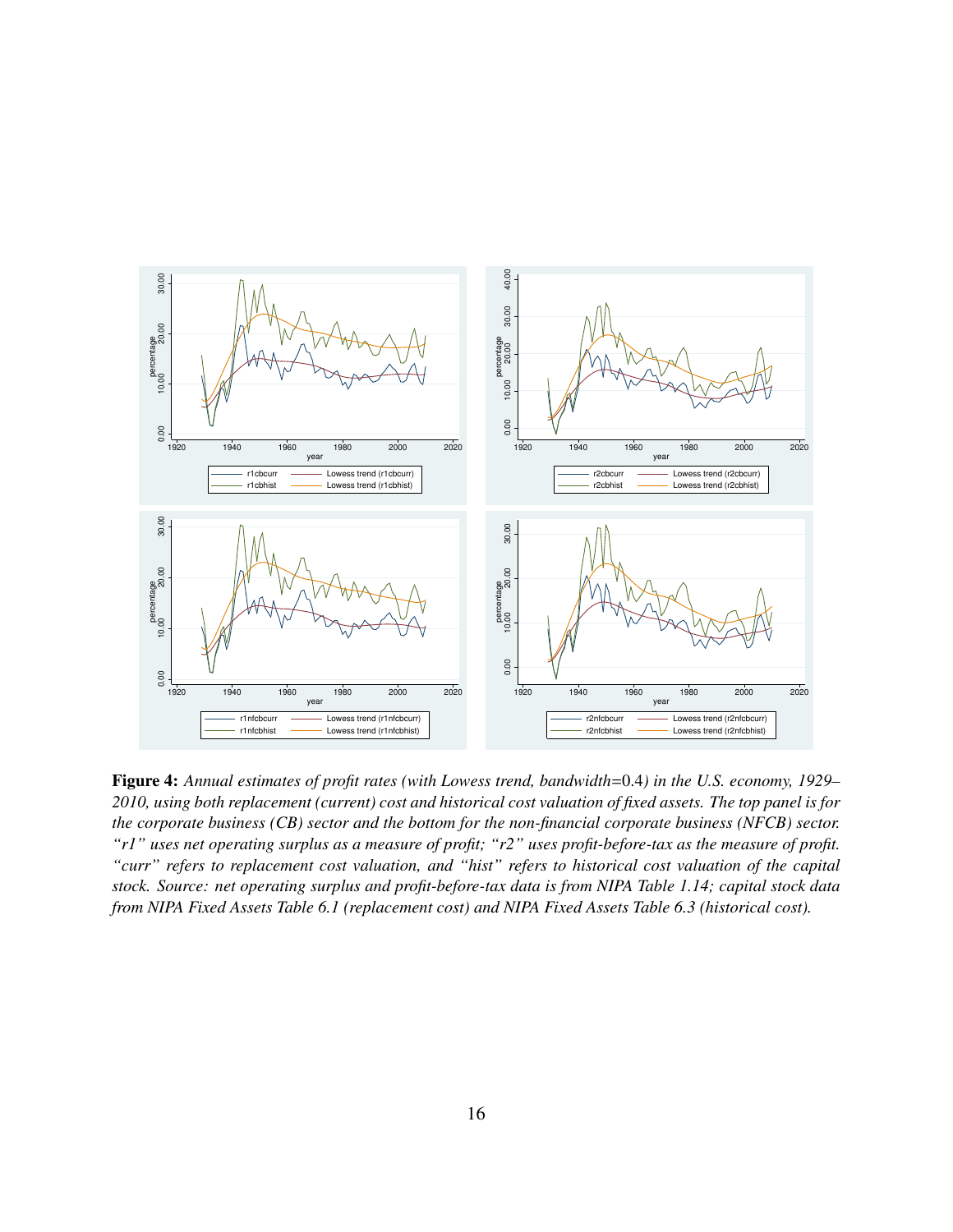|      | <b>Net Operating Surplus</b> |             |             |             | Profit before Tax |             |             |             |
|------|------------------------------|-------------|-------------|-------------|-------------------|-------------|-------------|-------------|
|      | CB                           |             | <b>NFCB</b> |             | <b>CB</b>         |             | <b>NFCB</b> |             |
| YEAR | <b>CURR</b>                  | <b>HIST</b> | <b>CURR</b> | <b>HIST</b> | <b>CURR</b>       | <b>HIST</b> | <b>CURR</b> | <b>HIST</b> |
|      | (1)                          | (2)         | (3)         | (4)         | (5)               | (6)         | (7)         | (8)         |
| 1933 | 1.58                         | 1.62        | 1.25        | 1.29        | 2.06              | 2.11        | 1.12        | 1.16        |
| 1946 | 13.64                        | 20.23       | 12.80       | 18.95       | 18.45             | 27.34       | 17.36       | 25.70       |
| 1948 | 15.89                        | 28.76       | 15.54       | 28.04       | 18.20             | 32.95       | 17.33       | 31.27       |
| 1967 | 16.45                        | 22.21       | 15.82       | 21.45       | 13.99             | 18.88       | 12.50       | 16.94       |
| 1982 | 8.98                         | 16.89       | 8.08        | 15.43       | 5.31              | 9.99        | 4.79        | 9.13        |
| 2000 | 11.96                        | 16.36       | 10.53       | 14.56       | 8.20              | 11.22       | 6.43        | 8.89        |
| 2010 | 13.52                        | 19.70       | 10.49       | 15.35       | 11.37             | 16.57       | 8.47        | 12.39       |

Table 1: *U.S. Profit Rates (%) for Selected Years<sup>a</sup>*

*<sup>a</sup>* This table gives the profit rate (= profit income divided by the value of capital stock) for selected years for the corporate business (CB) and non-financial corporate business (NFCB) sector of the U.S. economy where profit income is defined as (1) net operating surplus, and (2) profit before tax. CURR: replacement cost value of capital stock; HIST: historical cost value of capital stock. Source: net operating surplus and profit-before-tax data is from NIPA Table 1.14; capital stock data from NIPA Fixed Assets Table 6.1 (replacement cost) and NIPA Fixed Assets Table 6.3 (historical cost).

### 6 Conclusion

Drawing on BEA (2003), this paper explains the construction of the historical and replacement cost measures of the net capital stock by the BEA of the U.S. Department of Commerce. A comparison of the two measures between 1929 and 2010 show that the replacement cost value is always higher than the historical cost value of the net stock of capital. This is caused by the continuous increase in the price index of capital assets between 1929 and 2010.

The percentage difference between the replacement cost and historical cost values of the net capital stock is driven by changes in the price index for capital goods. A closer look at this difference (between the replacement cost and historical cost measures of the net capital stock) over the whole period (1929–2010) shows that periods when the difference grows in magnitude alternates with periods when the difference becomes smaller, the difference always remaining positive nonetheless. Periods during which the difference grows in magnitude are periods when there is above "threshold" rate of inflation in the price of capital assets; periods during which the difference becomes smaller are periods when there is below "threshold" rate of inflation in the price of capital assets (the "threshold" rate of inflation being the rate of increase in the price index for capital goods that would keep the percentage difference between the replacement cost and historical cost values of the capital stock unchanged).

If these medium-run changes in the price of capital assets is driven by technological change, then periods of below-threshold inflation are periods of technological improvement in the capital goods industries, and periods of above-threshold inflation are periods of technological stagnation.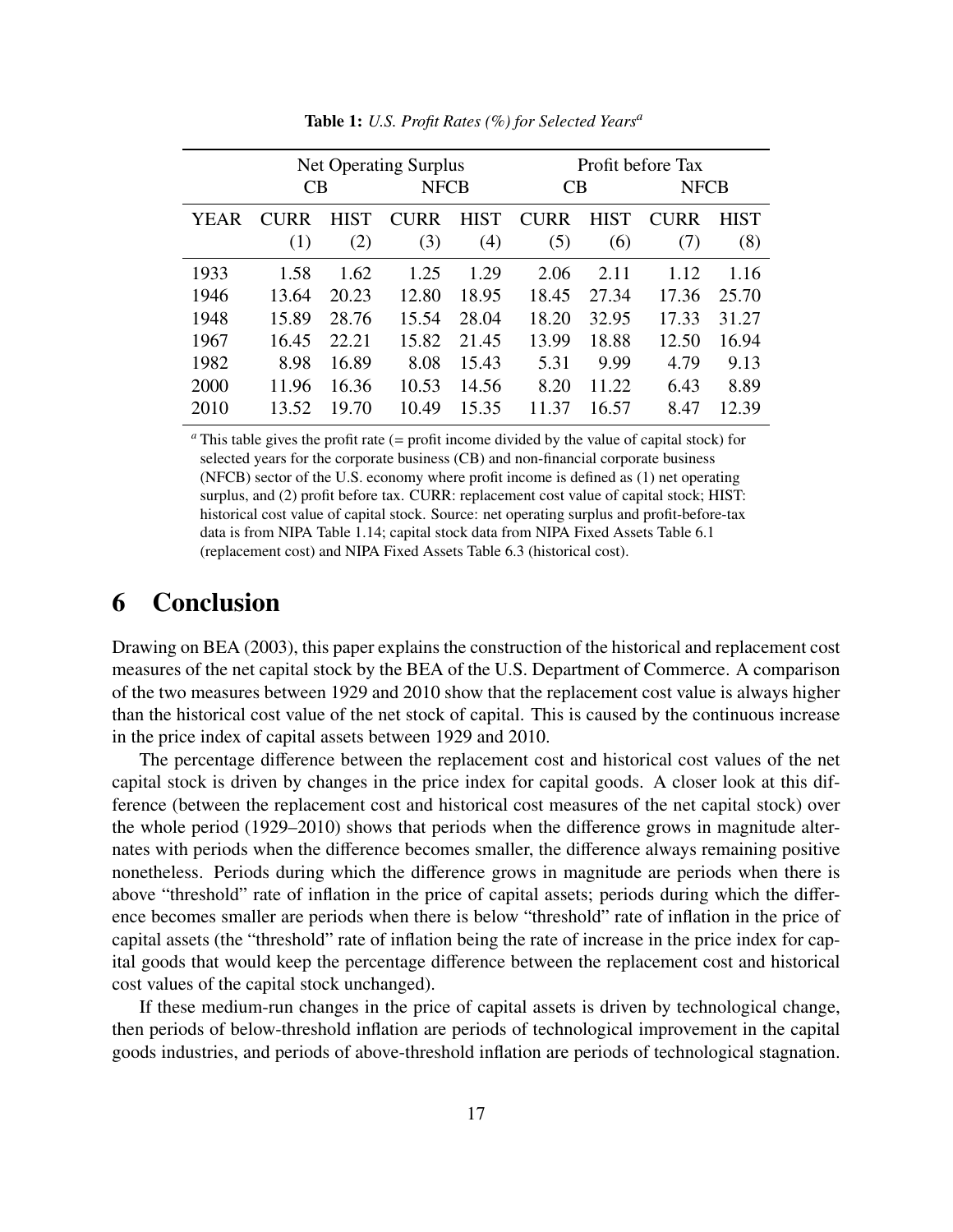Hence, comparison of the two measures of capital stock might have interesting information to offer about the pace of technological change in the capital goods sector.

Since the profit rate is the ratio of profit income (suitably defined) and the value of the capital stock, systematic divergence in the replacement cost and historical cost values of the net capital stock make the historical cost profit rate series "rotated" versions of the replacement cost profit rate series. During periods of growing (narrowing) difference between replacement cost and historical cost values of the capital stock, the historical cost profit rate is a counter-clockwise (clockwise) rotated version of the replacement cost profit rate, if the sign of the change in the replacement cost and historical cost profit rates are the same.

Since the rotation of profit rates is driven by the divergence between the replacement and historical cost valuation of the capital stock which is, in turn, driven by the inflation in the price index of capital goods, periods when the actual and "threshold" rate of inflation in capital goods prices are equal changes in the two profit rates are equal. During such periods, the choice of capital stock valuation becomes irrelevant to analyses of profitability trends.

The postwar period of U.S. capitalism is precisely one such period. As can be seen from Figure 2, the percentage difference between the replacement cost and historical cost value of the capital stock in 2010 was roughly equal to its value in 1946. Hence, both replacement cost and historical cost profit rates show similar movements over this period (i.e., comparing the change in the profit rates between the two end points of the time period). On the other hand, periods during which the price index for capital goods witness above-threshold (or below-threshold) rate of inflation, replacement cost and historical cost profit rates will show different magnitudes of change. Interesting and widely studied examples of such periods for the U.S economy are: 1946–1982, and 1982–2000. It is also interesting to note that long term (Lowess) trends in the profit rates for both the corporate business and non-financial corporate business sectors in the U.S. display remarkably similar movements, especially over long periods of time, e.g., the postwar period 1946–2010.

### Appendix

In this appendix, I state and give a proof of Lemma 2 and Proposition 1.

#### Lemma 2

*Proof.* Using (12), we know that

$$
G(t+j+1, P_1, P_2, \dots, P_{t+j+1}) = \frac{1}{t+j+1} \left( \frac{1}{P_1} + \dots + \frac{1}{P_{t+j+1}} \right)
$$
  
= 
$$
\left\{ \frac{t+j}{t+j+1} \right\} G(t+j, P_1, P_2, \dots, P_{t+j}) + \frac{1}{t+j+1} \times \frac{1}{P_{t+j+1}}
$$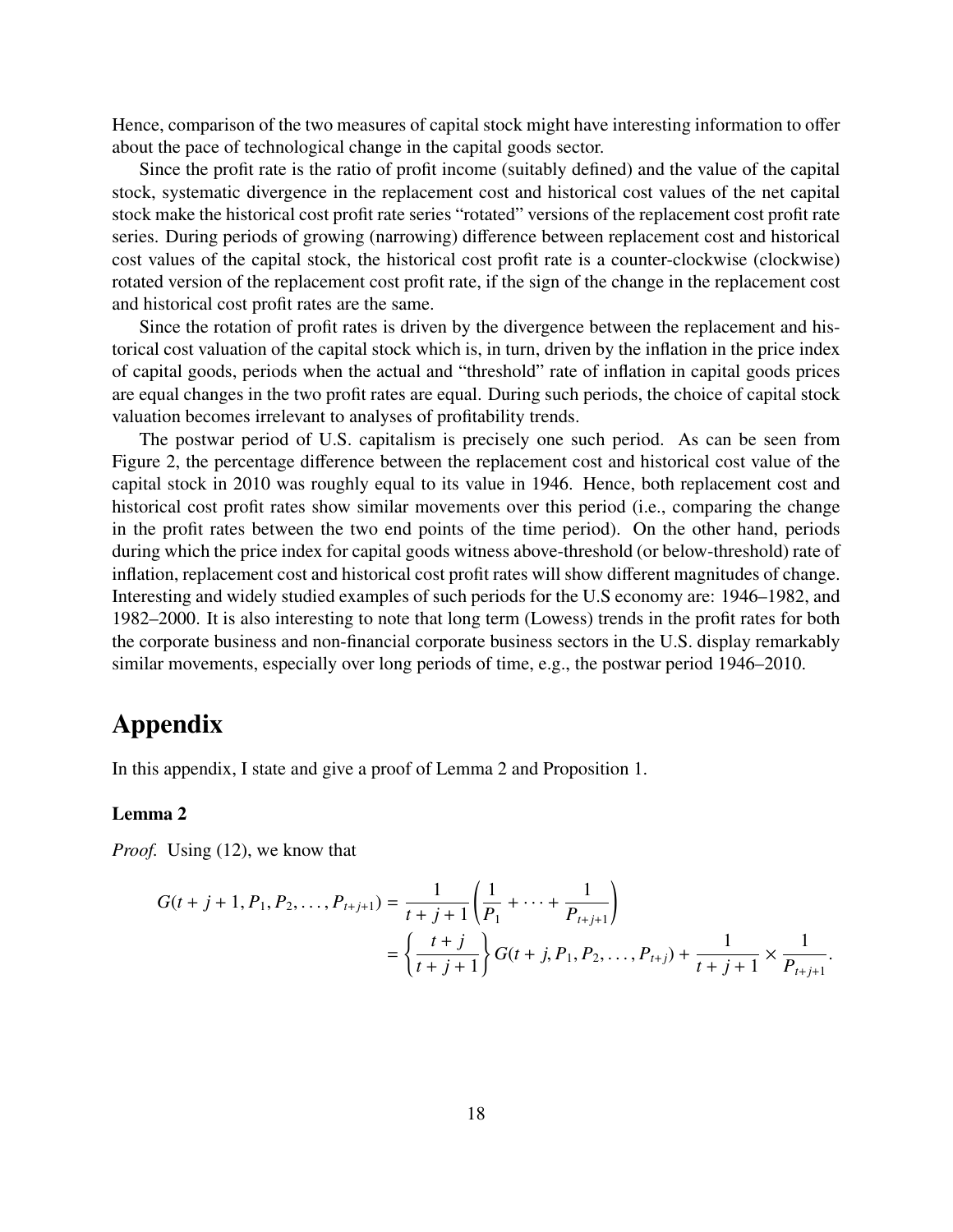Hence

$$
\frac{G(t+j, P_1, P_2, \dots, P_{t+j})}{G(t+j+1, P_1, P_2, \dots, P_{t+j+1})} = \left\{1 - \frac{1}{P_{t+j+1}(t+j+1)G(t+j+1, P_1, P_2, \dots, P_{t+j+1})}\right\}
$$

$$
\times \left\{1 - \frac{1}{t+j+1}\right\}^{-1}.
$$

Since

$$
G(t+j+1, P_1, P_2, \ldots, P_{t+j+1}) = \frac{1}{t+j+1} \left( \frac{1}{P_1} + \cdots + \frac{1}{P_{t+j+1}} \right)
$$

we have

$$
(t+j+1)P_{t+j+1}G(t+j+1,P_1,P_2,\ldots,P_{t+j+1}) = \left(\frac{P_{t+j+1}}{P_1}+\cdots+\frac{P_{t+j+1}}{P_{t+j+1}}\right) \ge (t+j+1)
$$

where the last inequality follows from the fact that the the sequence of capital good prices is a nondecreasing sequence,  $P_1 \le P_2 \le \cdots$ , so that for  $i = 1, 2, \ldots, k$ ,  $P_{t+j+i}/P_i \ge 1$ . Hence

$$
\frac{G(t, P_1, P_2, \dots, P_t)}{G(t+k, P_1, P_2, \dots, P_{t+k})} = \prod_{j=0}^{k-1} \left( \frac{G(t+j, P_1, P_2, \dots, P_{t+j})}{G(t+j+1, P_1, P_2, \dots, P_{t+j+1})} \right) \ge 1
$$

because each term in the product is greater than unity. From (14), we know that

$$
(1 + \pi_{t,k}^*)^k = \frac{G(t, P_1, P_2, \dots, P_t)}{G(t + k, P_1, P_2, \dots, P_{t+k})} = \prod_{j=0}^{k-1} \left( \frac{G(t + j, P_1, P_2, \dots, P_{t+j})}{G(t + j + 1, P_1, P_2, \dots, P_{t+j+1})} \right).
$$
  
ce,  $\pi_{t,k}^* \ge 0$ .

Hence,  $\pi^*_{t,}$ 

#### Proposition 1

*Proof.* Since the average rate of inflation in th price of capital goods between period  $t$  and  $t + k$  is ∗  $t_{t,k}^*$ , we have

$$
\frac{P_{t+k}}{P_t} = \left(1 + \pi_{t,k}^*\right)^k.
$$

But, from (14), we have

$$
(1+\pi_{t,k}^*)^k = \frac{G(t, P_1, P_2, \ldots, P_t)}{G(t+k, P_1, P_2, \ldots, P_{t+k})}.
$$

Hence

$$
\frac{P_{t+k}}{P_t} = \frac{G(t, P_1, P_2, \dots, P_t)}{G(t+k, P_1, P_2, \dots, P_{t+k})}.
$$
\n(15)